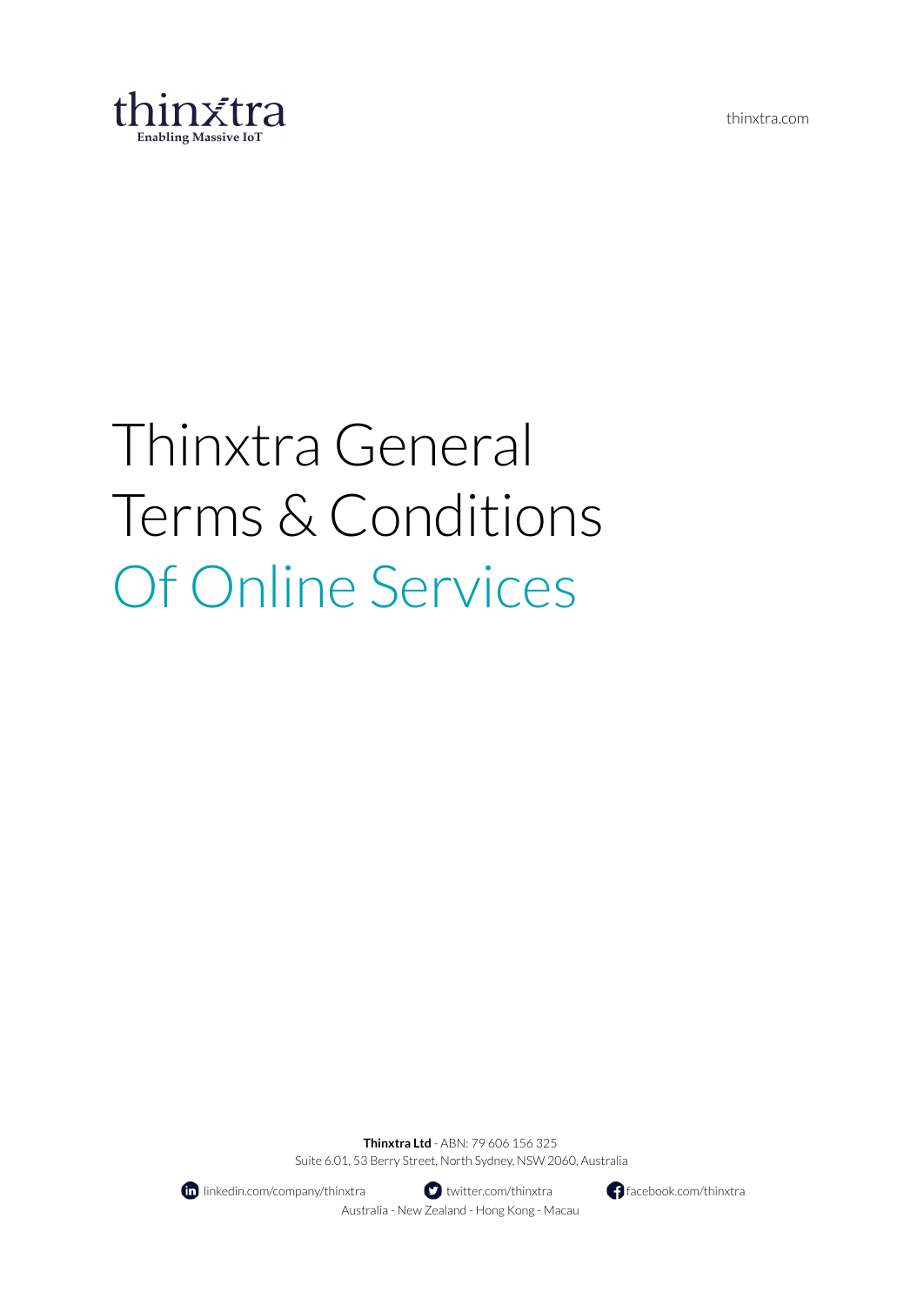

### Table of Contents

| $\mathbf{3}$   |
|----------------|
| 5              |
| 5              |
| 6              |
| 6              |
| $\overline{7}$ |
| 8              |
| 8              |
| 9              |
| 9              |
| 10             |
| 10             |
| 10             |
| 10             |
| 12             |
| 12             |
| 13             |
| 14             |
| 14             |
| 14             |
| 14             |
| 15             |
| 15             |
| 18             |
| 18             |
| 18             |
| 20             |
| 21             |
| 22             |
|                |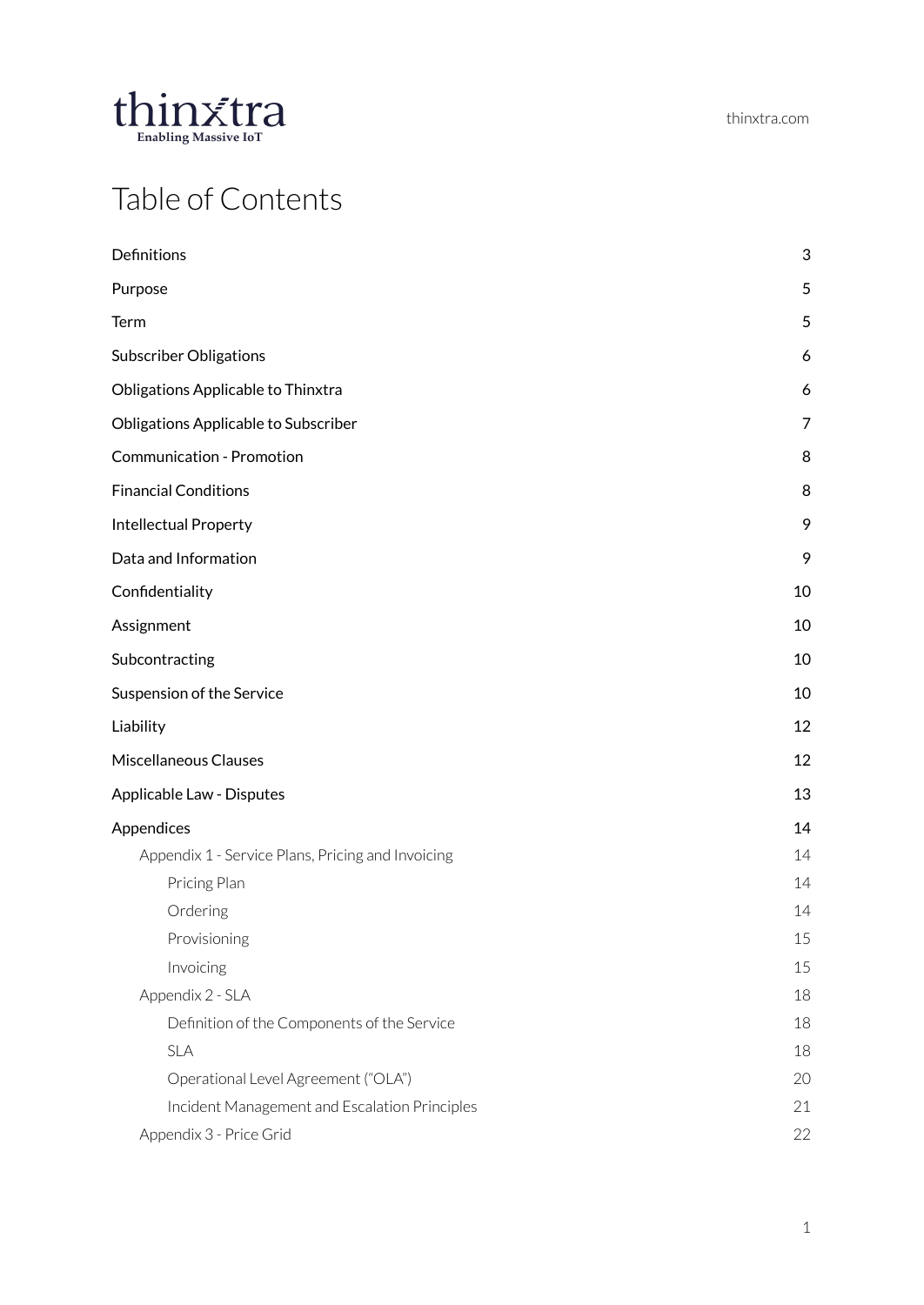

# <span id="page-2-0"></span>1 Definitions

In this Agreement, the following terms, used both in the singular or plural forms, shall have the following meaning:

- 1) "Atlas" means the service which determines a Connected Object's geographical location based on signal strengths of such object's transmissions as received by the *Sigfox* Network.
- 2) "Base Station" or"Gateway" means the *Sigfox* gateway which is the local hub collecting information from Connected Objects from its geographical area and communicating them to the backhaul.
- 3) "Best Industry Practice" means, in relation to any activity or service, the practice or standard for that type of activity or service (in terms of quality, productivity, effectiveness and performance) that would reasonably be expected of a diligent and skilful information and communications technology service provider performing a comparable activity or service and, in relation to the Services to be provided to **Subscriber** by **Thinxtra** under this Agreement.
- 4) "Certified" means "P1" and/or"P2" certification has been issued by a *Sigfox* authorised Person in respect of an object, attesting compliance with all technical criteria necessary for connecting such device to the *Sigfox* network.
- 5) "Client" or"*Subscriber* customer" means *Subscriber's* customers or end users.
- 6) "Confidential Information" means all financial, business and technical information and all other information (whether written, oral, in electronic form and other media), concerning the strategic choices, advantages, development, information concerning a Party's business and the trade business secrets of a Party and more broadly any confidential document concerning the Agreement.
- 7) "Connected Object" means a Provisioned Object.
- 8) "Coverage Map" means the information publicly accessible on www.sigfox.com/coverage, displaying the geographic area of the *Sigfox* Network referring to approximate geographic areas the estimated coverage of the *Sigfox* Network does not constitute a commitment of effective coverage, nor a warranty, guarantee, representation of any kind in relation to the availability or quality of the *Sigfox* Network.
- 9) "Deposit" means the deposit required for a Volume Commitment Pricing Plan calculated in accordance with clause 4 in Appendix One.
- 10) "Duration" means the minimum period that a Connected Object is committed in the relevant Order and to be invoiced for, commencing at the of Provisioning.
- 11) "Duration Discount" means the discount applicable in relation to a Volume Commitment being 10 per cent for a three year Duration and 15 per cent for a five year Duration or any other discount for a Duration of a Volume Commitment as agreed in writing between the parties.
- 12) "Effective Date" means the date on which *Subscriber* has placed an Order subject to this Agreement.
- 13) "Expiry Date" means the date which is seven years from the Effective Date.
- 14) "Frame(s)" means data emitted or received by a Connected Object.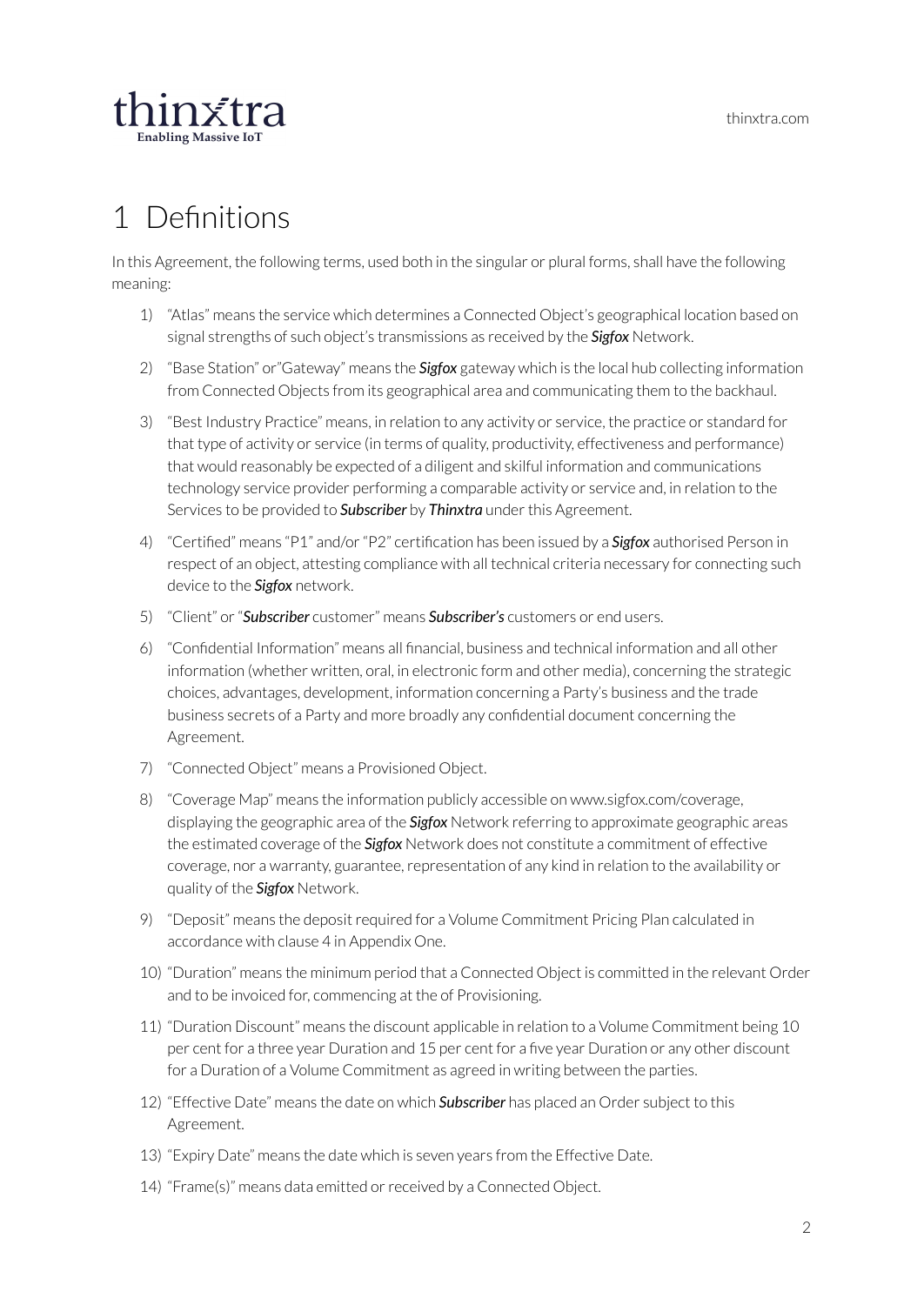

- 15) "Intellectual Property" means trademarks,rights in domain names, copyright, patents, designs, circuit layouts, rights in computer software, databases and lists, rights in inventions, confidential information, know‑how and trade secrets, operating manuals, quality manuals and all other intellectual property, in each case whether registered or unregistered (including applications for the grant of any of the foregoing) and all rights or forms of protection having equivalent or similar effect to any of the foregoing which may subsist anywhere in the world, including the goodwill associated with the foregoing and all rights of action, powers and benefits in respect of the same;
- 16) "miniBS" means a mini Base Station or mini Gateway which is typically used to provide lower capacity rural or temporary coverage.
- 17) "Order" means the order pursuant to which *Subscriber* orders a Service in the *Thinxtra* or *Sigfox* portal.
- 18) "PAYG"refers to the Pay As You Grow Pricing Plan as described in Appendix One.
- 19) "Person" means a person, incorporated entity, company, trust, cooperative or similar.
- 20) "Price Grid" means the Subscription pricing as set out in Appendix 3 and as may be updated by *Thinxtra* from time to time in accordance with this Agreement.
- 21) "Pricing Plan" means the plan structure (whetherit be PAYG or Volume Commitment), including the Price Grid as may be offered by *Thinxtra* in accordance with this Agreement as set out in the Appendices.
- 22) "Provisioning" means the act of loading of an Unconnected Object's unique identification number to an Order, meaning it is thereafter authorised to transmit on the *Sigfox* networks, thereafter known as a Connected Object.
- 23) "Ramp Duration" means the duration that the quantity of Connected Objects related to a Volume Commitment is expected to be deployed in an Order.
- 24) "Service(s)" means the product(s) and/or service(s), as the case may be, described in this document, as may be updated by written agreement between the parties from time to time during the term of this Agreement.
- 25) "*Sigfox* Network" means the low-throughput cellular network and associated architecture deployed by *Thinxtra* and based on *Sigfox* technology (using ultra-narrow band).
- 26) "Subscription" means the price payable forthe connection of an object to the *Sigfox* Network, in accordance with the relevant Pricing Plan.
- 27) "Subscription Level" means one of the levels "ONE", "SILVER", "GOLD" or "PLATINUM" as defined in APPENDIX 1.
- 28) "Subscription Plan" means either the PAYG Plan or the Volume Commitment Plan;
- 29) "Subscription Pricing" means the pricing forthe Subscription calculated in accordance with this Agreement;
- 30) "Territory" means worldwide
- 31) "Unconnected Object" means a Certified object which is capable of being connected to the *Thinxtra* / *Sigfox* networks, but not yet Provisioned.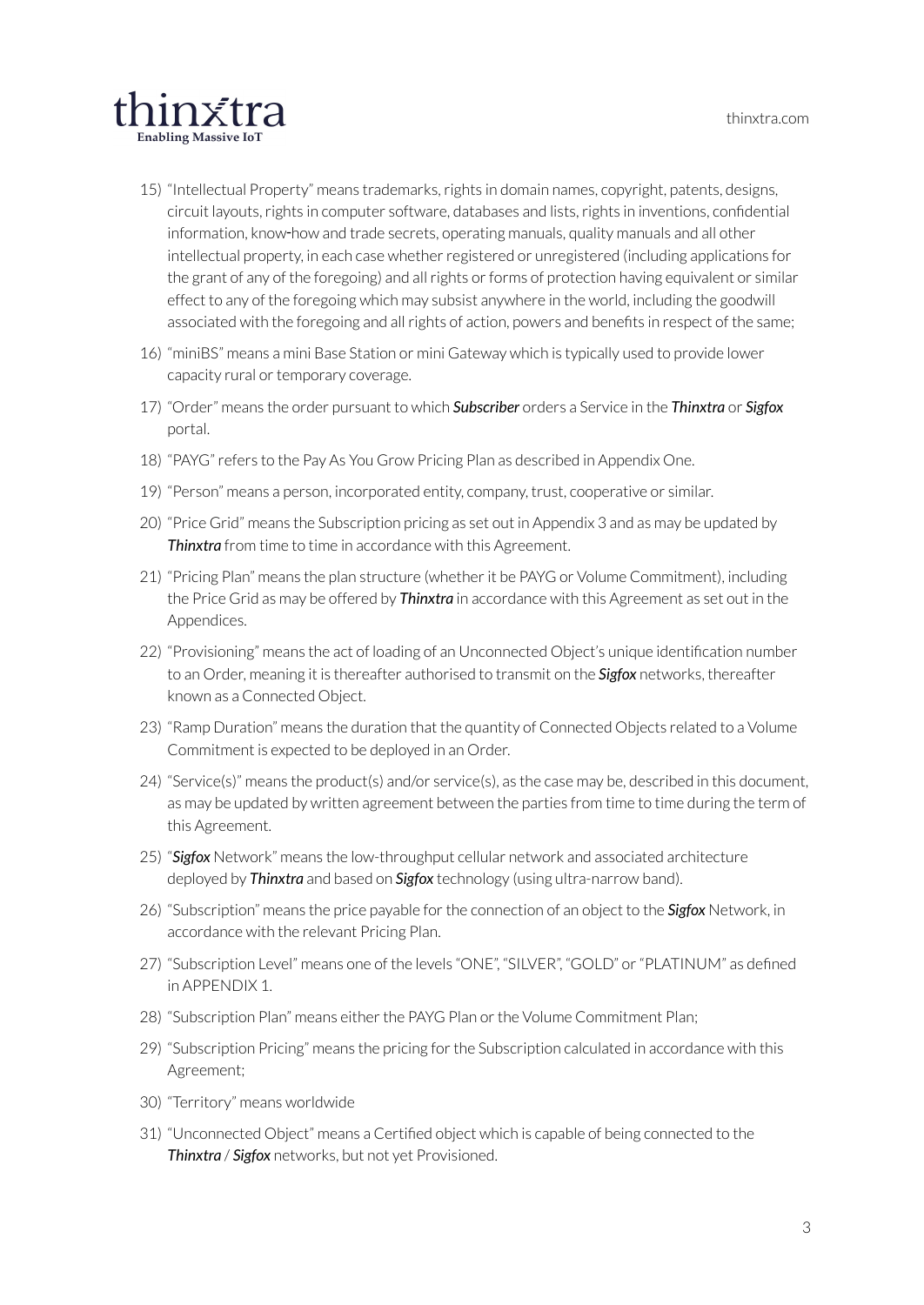

32) "Volume Commitment" means the minimum number of objects committed in the Order that must be achieved and paid by *Subscriber* according to the principles set out in APPENDIX 1.

## <span id="page-4-0"></span>2 Purpose

The purpose of the Agreement is to set out the terms and conditions on which:

- 1) *Thinxtra* provides the Service to *Subscriber*;
- 2) **Subscriber** pays **Thinxtra** for the Services;
- 3) **Subscriber** uses the Services whether for its own internal purpose or for provision to its Clients;
- 4) This document and related Order, may be updated from time to time by *Thinxtra* and posted on li/GTOOS

### <span id="page-4-1"></span>3 Term

- 3.1 Subject to clause 3.5(ii) below, the Agreement shall commence on the Effective Date and continue until the Expiry Date ("Term").
- 3.2 This Agreement may be renewed by *Subscriber*, if *Subscriber* gives written notice to *Thinxtra* no later than six months before the expiry of the Term that *Subscriber* wishes to renew this Agreement with effect from the expiry of the Term for one renewal term of three years ("Renewal").
- 3.3 In relation to *Subscriber's* notice of Renewal, within 20 Business Days ofreceipt of *Subscriber's* notice of its desire to renew, *Thinxtra* shall advise *Subscriber* whetherit is willing to provide the Services during the Renewal.
- 3.4 Orders:
	- 1) Each Order comes into force on the date and forthe duration set out in that Order and in accordance with the Pricing Plan as may be updated by *Thinxtra* from time to time in accordance with this Agreement.
	- 2) Where there is a current Order in place as at the Expiry Date this Agreement will continue until such Order is complete.
	- 3) Any Order shall be governed by this Agreement.

### <span id="page-4-2"></span>4 Subscriber Obligations

During the Term *Subscriber* shall ensure that it:

■ uses only Certified Objects; and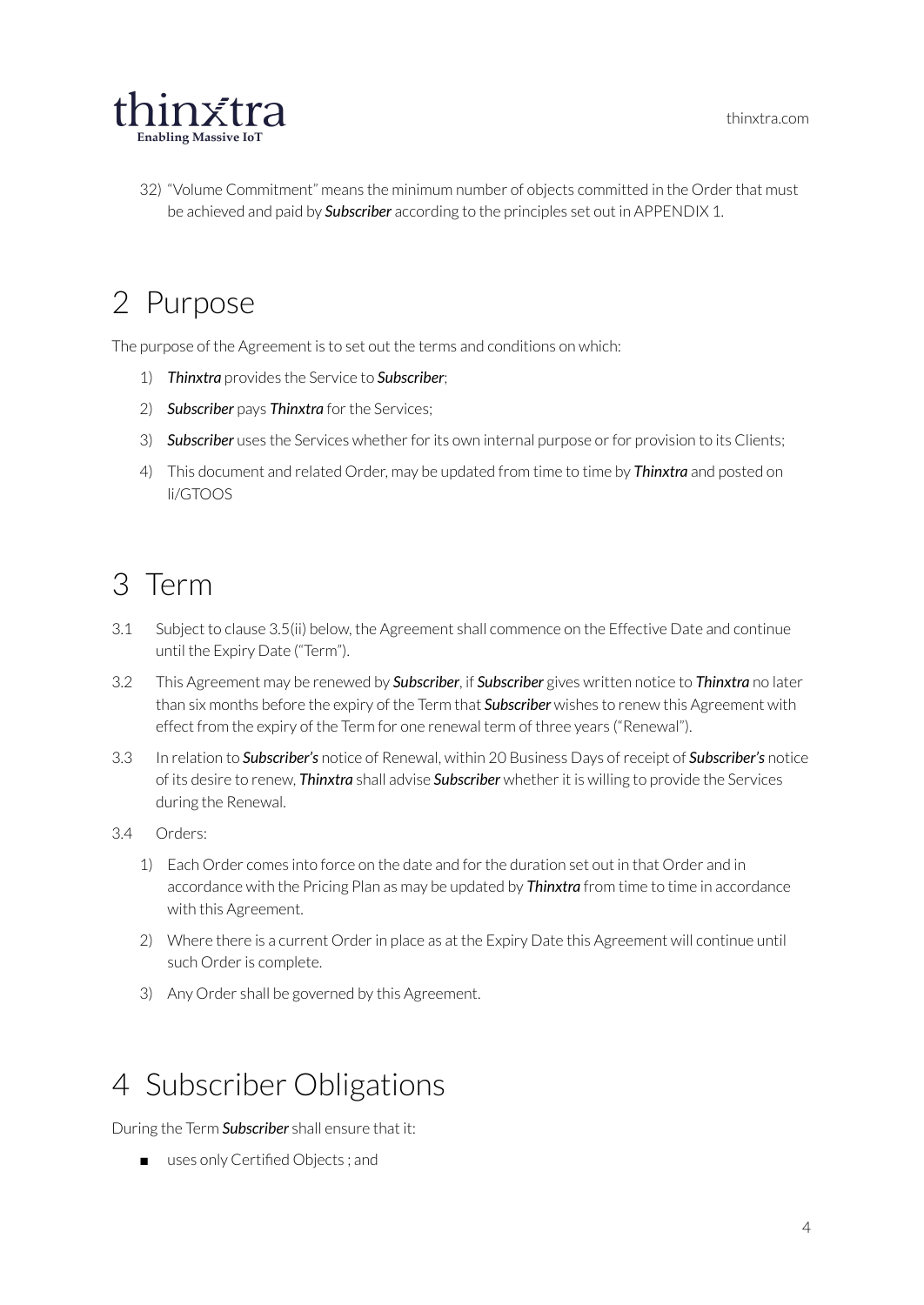thinxtra.com



includes provisions in its contracts with Clients relating to the Clients' obligation to only use Certified Objects on the *Sigfox* network.

## <span id="page-5-0"></span>5 Obligations Applicable to Thinxtra

#### 5.1 General

#### *Thinxtra* shall,

Perform all its obligations under the Agreement in accordance with good industry practice, and all laws and regulations applicable to *Thinxtra* in force at any time during the term of this Agreement;

- 1) Ensure that its staff and employees have the necessary skills to perform the relevant tasks and comply with its obligations contemplated under this Agreement;
- 2) Provide to *Subscriber* the support capability as described in Appendix 2.
- 3) Provide Level 2 support for *Subscriber* and *Subscriber's* Customers in relation to the Service;
- 4) Provide end-to-end sales proposal support (being support to both *Subscriber* and *Subscriber* Customers);
- 5) Provide *Subscriber* with access to *Thinxtra's* connections/billing portal; and
- 6) Provide *Subscriber* with real time connection and service billing details in relation to each *Subscriber* Customer.
- 5.2 Supply Of The Service

*Thinxtra* shall, during the term of the Agreement, provide the Service to *Subscriber* in accordance with the terms of this Agreement.

#### 5.3 Availability of the Service

The Service is available in the Territory within the limit of the Coverage Map.

*Thinxtra* warrants that the Service will be provided in accordance with the Service Level Agreement ("SLA") set forth in APPENDIX 2.

*Thinxtra* may suspend the Service for any maintenance, modification and technical failure of the *Sigfox* Network and additionally to safeguard the security and integrity of the *Sigfox* Network provided that *Thinxtra* shall keep all suspensions to a minimum and shall give *Subscriber* prior notice of such suspension where reasonably practicable, as set out APPENDIX 2.

*Subscriber* also acknowledges that access to the *Sigfox* network, quality and availability of the Service, may be affected by elements outside of *Thinxtra's*reasonable control, including, but not limited to, atmospheric conditions, physical obstructions, otherradio interference or services caused by third parties and *Thinxtra* will not be liable to *Subscriber* for any loss caused as a result of such elements.

5.4 Compliance With The SLA

#### *Thinxtra* shall ensure:

1) that the Services are provided in accordance with the Service Levels set out in APPENDIX 2;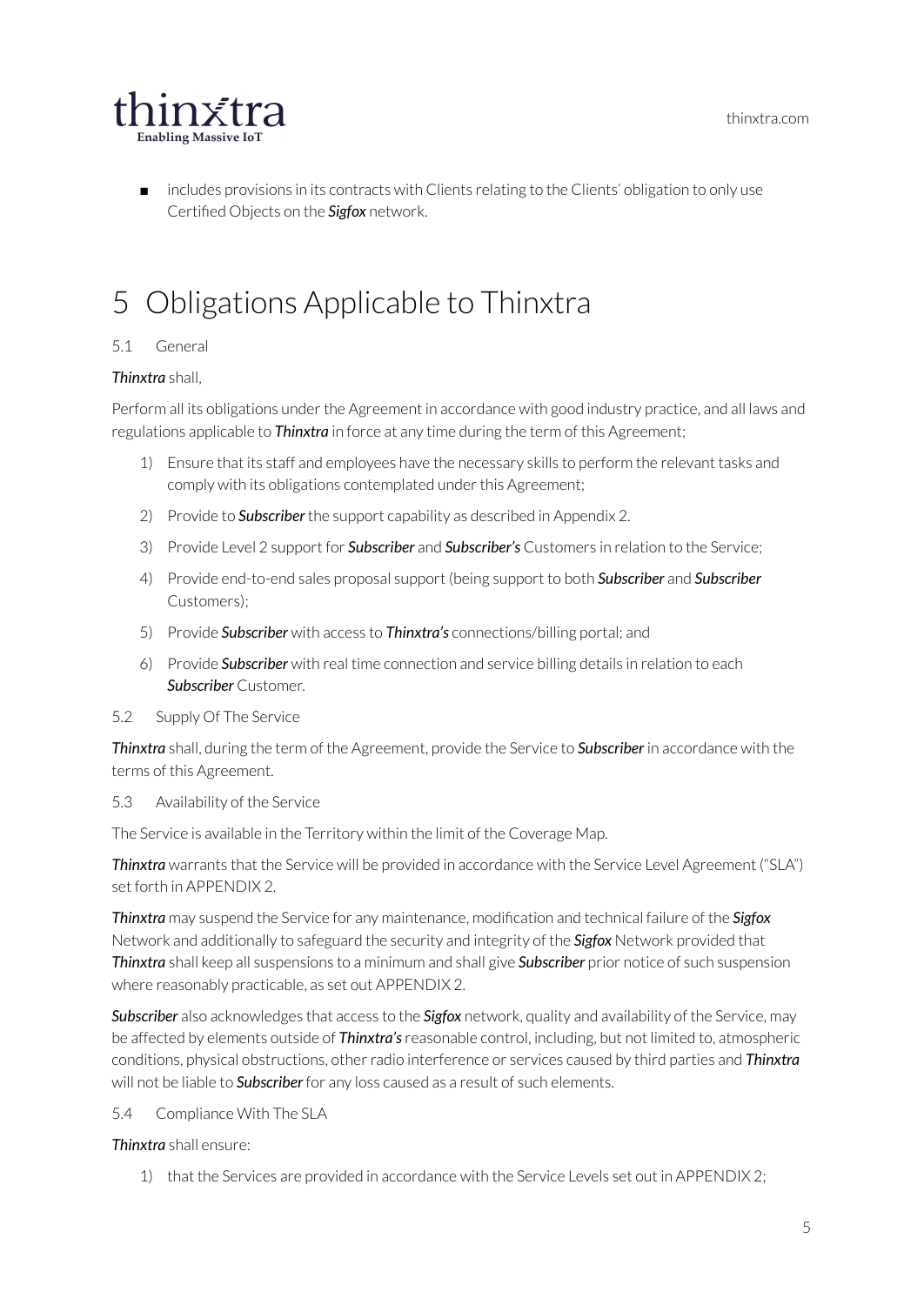

- 2) the **Sigfox** Network in the Territory is maintained in order to ensure its proper operation, use and level of performance, including the SLA obligations in APPENDIX 2.
- 5.5 Warranties
	- 1) *Thinxtra* warrants to *Subscriber* that *Thinxtra* has all necessary rights and licences required to provide the Services and perform its obligations in accordance with this Agreement.
	- 2) *Thinxtra* warrants that it has obtained all necessary rights and licences to use all Intellectual Property that may be required forthe purpose of supplying the Services to *Subscriber*.

### <span id="page-6-0"></span>6 Obligations Applicable to Subscriber

6.1 Use of the Services forits Own Purposes

*Subscriber* acknowledges that the *Sigfox* Network is subject to nationalregulations, including as applicable:

- 1) The radio and telecommunications regulations of Australia
- 2) The radio and telecommunications regulations of New Zealand

#### *Subscriber:*

- 1) shall comply with the regulation applicable in the Territory and especially related to the use of the spectrum by Connected Objects;
- 2) shall refrain from using the Service in connection with illegal activities (terrorism, crime, etc.) and/or military applications designed forthe military items, such as war material, development and/or the product including weapons and their ammunitions, subsystems and recharges for such war material, and any computer services in connection to them;
- 3) shallrefrain from using the *Sigfox* Network to store ortransmit libellous, or otherwise unlawful material, or to store or transmit in breach of third-party privacy rights;
- 4) shallrefrain from interfering with or disrupting the integrity of the *Sigfox* network;
- 5) shallrefrain from gaining or attempting to gain unauthorized access to the *Sigfox* network orits related systems other than where **Subscriber** has obtained the prior written approval of **Thinxtra** and/or *Sigfox* in relation to such access;
- 6) shallrefrain from connecting to the *Sigfox* Network, any object, equipment, material, products or systems that have not obtained a Certification except where a waiver for device development has been granted in advance by *Thinxtra* to *Subscriber* and the device development involves limited quantities under a separate test account;
- 7) shallrefrain from reverse engineering, disassembling or decompiling any software in object code embedded in Certified Objects or obtaining such in any other way;
- 8) shallrespect all laws and regulations into force at any time during the term of this Agreement, which apply to it and/or its obligations under the Agreement.
- 6.2- Provision and Support of Services

#### *Subscriber* shall: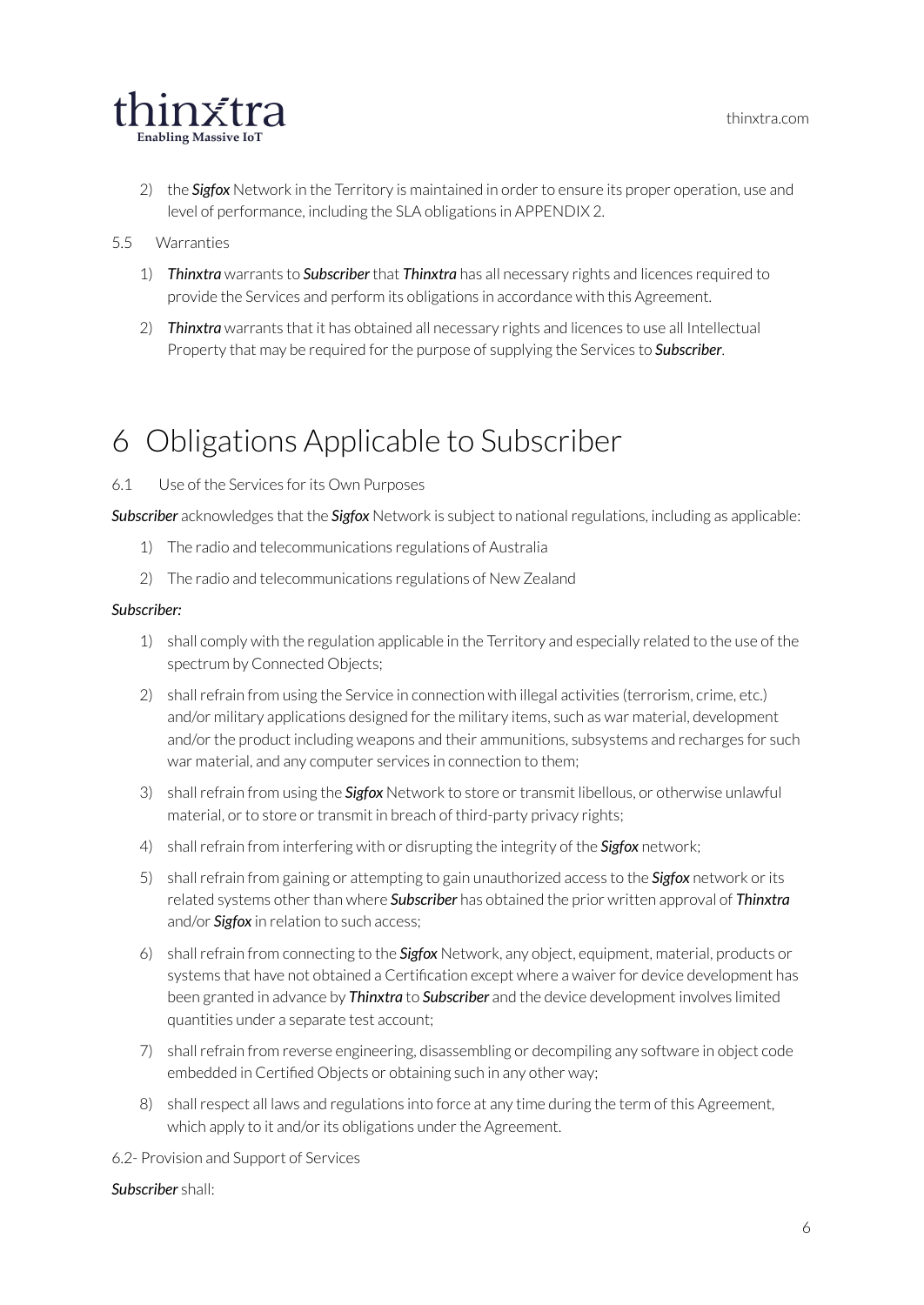

- 1) procure compliance by its Clients with any relevant obligations in this Agreement concerning the use of the Service;
- 2) ensure that it has a sufficient number of suitable qualified personnel who have the requisite skills and expertise to resell the Services to *Subscriber* customers;
- 3) check and inform the Client of the adequacy or, as the case may be, the technical limitations of the Service with respect to the Client's specific needs, as well as to its technical environment;
- 4) deal, in the first instance, with any complaints or requests from Clients regarding the Service; and
- 5) immediately inform *Thinxtra* of any material comment or complaint from the Client of which it may become aware concerning or related to the **Sigfox** Network.

### <span id="page-7-0"></span>7 Communication - Promotion

- 1) Any press release is authorized on condition of the prior written consent of both Parties.
- 2) Communication and/or marketing tools with *Thinxtra* and/or *Sigfox* logo and trademark are authorized only with the prior written consent of *Thinxtra*.

### <span id="page-7-1"></span>8 Financial Conditions

#### 8.1 Price

*Subscriber* shall pay *Thinxtra* the fees in accordance with this Agreement and pursuant Order.

8.2 Invoice and Payment

*Thinxtra* shall calculate, and *Subscriber* shall pay for, each monthly invoice in accordance with paragraph 4 of Appendix One.

- 8.3 Late Payment
	- Other than where any part of an invoice is in dispute, if the payment of the price and fees is not made at the due date
	- *Subscriber* shall pay default interest from the date on which payment of that amount falls overdue until the date on which payment of the overdue amount is made in full. Default interest will accrue and be calculated on a daily basis (after as well as before judgment) at the rate of two percent (2%) per annum above the then current Commonwealth Bank of Australia commercial base lending rate compounded monthly.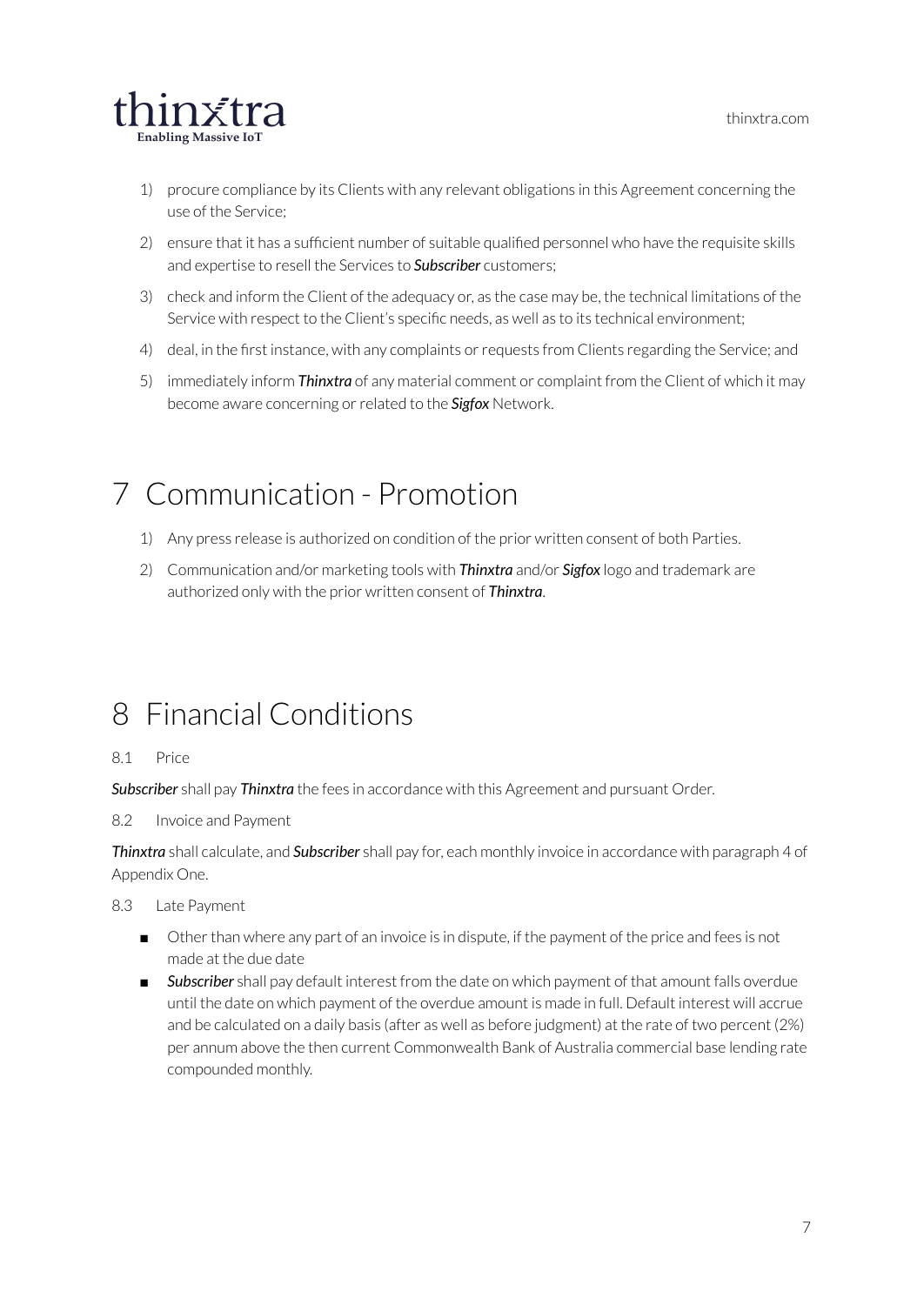

### <span id="page-8-0"></span>9 Intellectual Property

- 9.1 *Thinxtra* hereby grants to *Subscriber* a non-exclusive licence to use the *Thinxtra* and *Sigfox* Intellectual Property solely to the extent necessary for *Subscriber* to use the Services in accordance with the terms of this Agreement.
- 9.2 Pre-existing Intellectual Property: Unless expressly agreed otherwise in writing signed by a duly authorised senior representative of each Party, any pre-existing Intellectual Property which is not developed or created under this agreement (Pre-existing Intellectual Property), but which is used for the purposes of this agreement, will remain the property of its owner as at the Effective Date.
- 9.3 Enhancements to Pre-existing Intellectual Property: any development, enhancement, modification or change to any Pre-existing IP which is developed or created under this agreement will be owned by the person who owns the relevant Pre-existing Intellectual Property;
- 9.4 Any written reproduction or use of any *Thinxtra* or *Sigfox* proprietary sign on any support (including advertising, white papers, documentation, reproduction/adaptation) shall be subject to and made in accordance with the branding guidelines as made available from time to time by *Thinxtra* and with prior written approval by *Thinxtra*. Notably and without limitation, the use of any *Thinxtra* proprietary sign in a domain name orin a web site shall be subject to *Thinxtra's* prior and written consent.

### <span id="page-8-1"></span>10 Data and Information

- 10.1 *Subscriber* acknowledges that *Thinxtra* may be able to access information concerning Clients and/or belonging to Clients and particularly the personal data.
- 10.2 The parties acknowledge that access to Client information and personal data and the processing of such data is subject to legal and regulatory obligations and must follow legal and regulatory processes.
- 10.3 *Subscriber* agrees and warrants that the processing, including the collection and transfer of Client data will be carried out in accordance with relevant data protection laws and regulations.
- 10.4 ATLAS. In the case a *Subscriber* uses the Atlas Service, *Subscriber* acknowledges that *Thinxtra* and **Sigfox** process data as necessary for the provision, management and development of the Service.

### <span id="page-8-2"></span>11 Confidentiality

11.1 The Parties will not disclose Confidential Information of the other Party or any part thereof to anyone for any purposes, other than employees, contractors, or other parties authorized under this Agreement for the purpose of exercising the rights expressly granted under this Agreement, which employees, contracts or other parties must be bound by confidentiality obligations at least as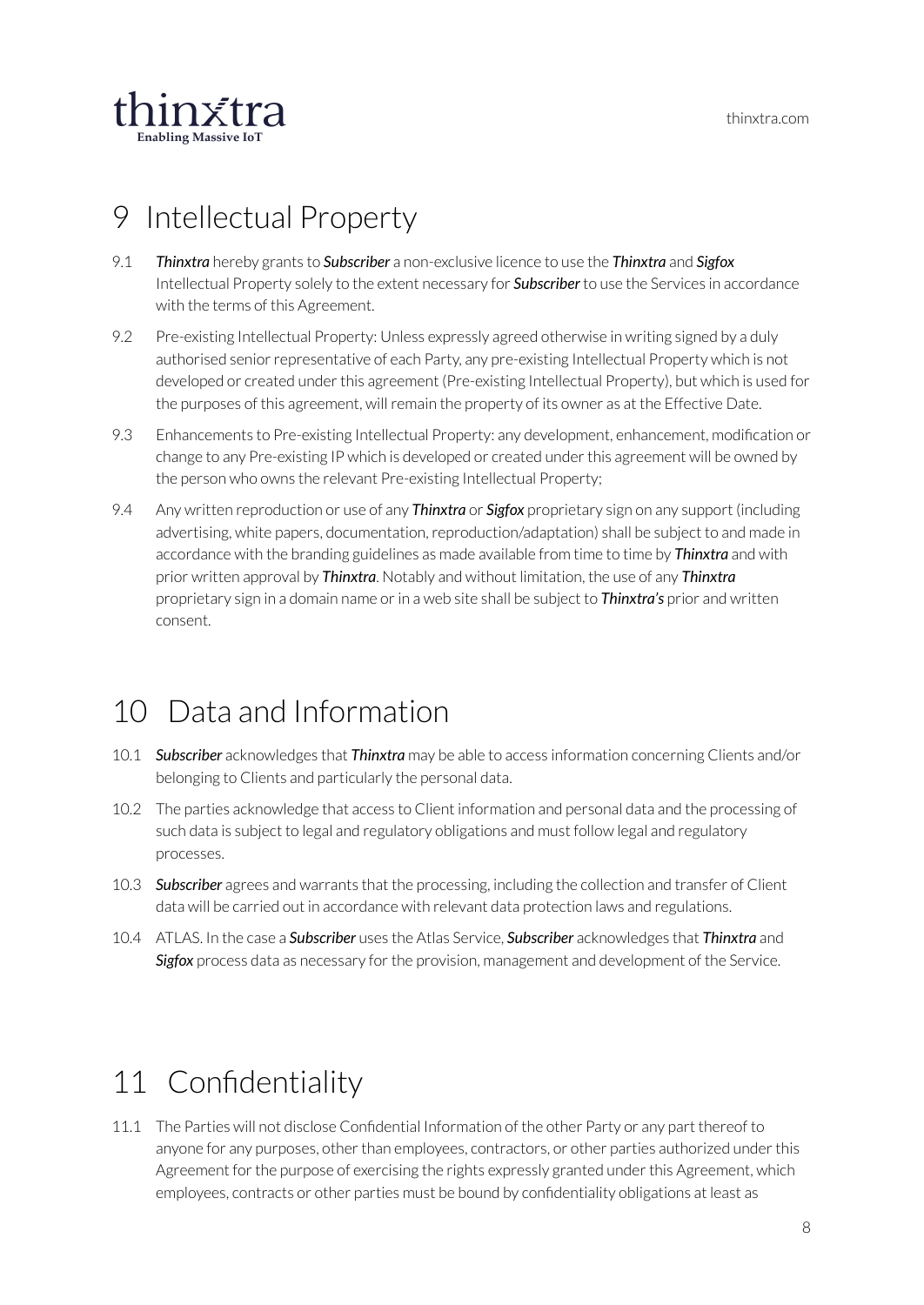

protection of such Confidential Information as this Agreement. Each Party agrees that it will protect the other's Confidential Information from unauthorized use with the same degree of care that it uses to protect its own non-public and confidential information, but in no event less than a reasonable amount of care. Each receiving Party will take allreasonable steps to protect the disclosing Party's Confidential Information from unauthorized copying or use by its employees and others, and to immediately notify the disclosing Party if it becomes aware of such unauthorized copying or use. Notwithstanding the foregoing, the receiving Party will not be prohibited from disclosing Confidential Information as required by law or valid order of a court or other governmental authority, provided that in such a case of a legally compelled disclosure, the receiving Party shall promptly notify the disclosing Party and take reasonable steps to assist in contesting such order orin protecting the disclosing Party's rights prior to disclosure.

11.2 These confidentiality obligations will apply during the entire term of this Agreement, and for a period of three (3) years after the expiry or termination of the Agreement.

### <span id="page-9-0"></span>12 Assignment

Neither Party shall assign, transfer, novate, encumber this Agreement in full or in part, or any or all of its rights and obligations under this Agreement, without the prior written consent of the other Party.

### <span id="page-9-1"></span>13 Subcontracting

In case of sub-contracting by a Party, this Party shall remain fully liable for the performance of all their obligations underthe Agreement (for example the obligation of confidentiality) and guarantee that its subcontractor is in compliance with applicable laws.

### <span id="page-9-2"></span>14 Suspension of the Service

14.1 Suspension or Termination with Notice

- If *Subscriber* materially breaches this Agreement, *Thinxtra* will give *Subscriber* written notice of the breach (which may be given by email). If *Subscriber* does not fix the breach within 30 Business Days after *Subscriber*receives the notice, *Thinxtra* may:
	- ◻ suspend the Service until *Subscriber*remedies the breach; or
	- ◻ terminate this Agreement.
- If either Party becomes insolvent (or is presumed to be insolvent under any applicable law), is the subject of a winding up application (except for a frivolous or vexatious application), has a liquidator, receiver, administrator or statutory manager appointed to all or substantially all of that person's property or assets, then the Party may terminate this Agreement immediately on notice, and recover any loss suffered as a result.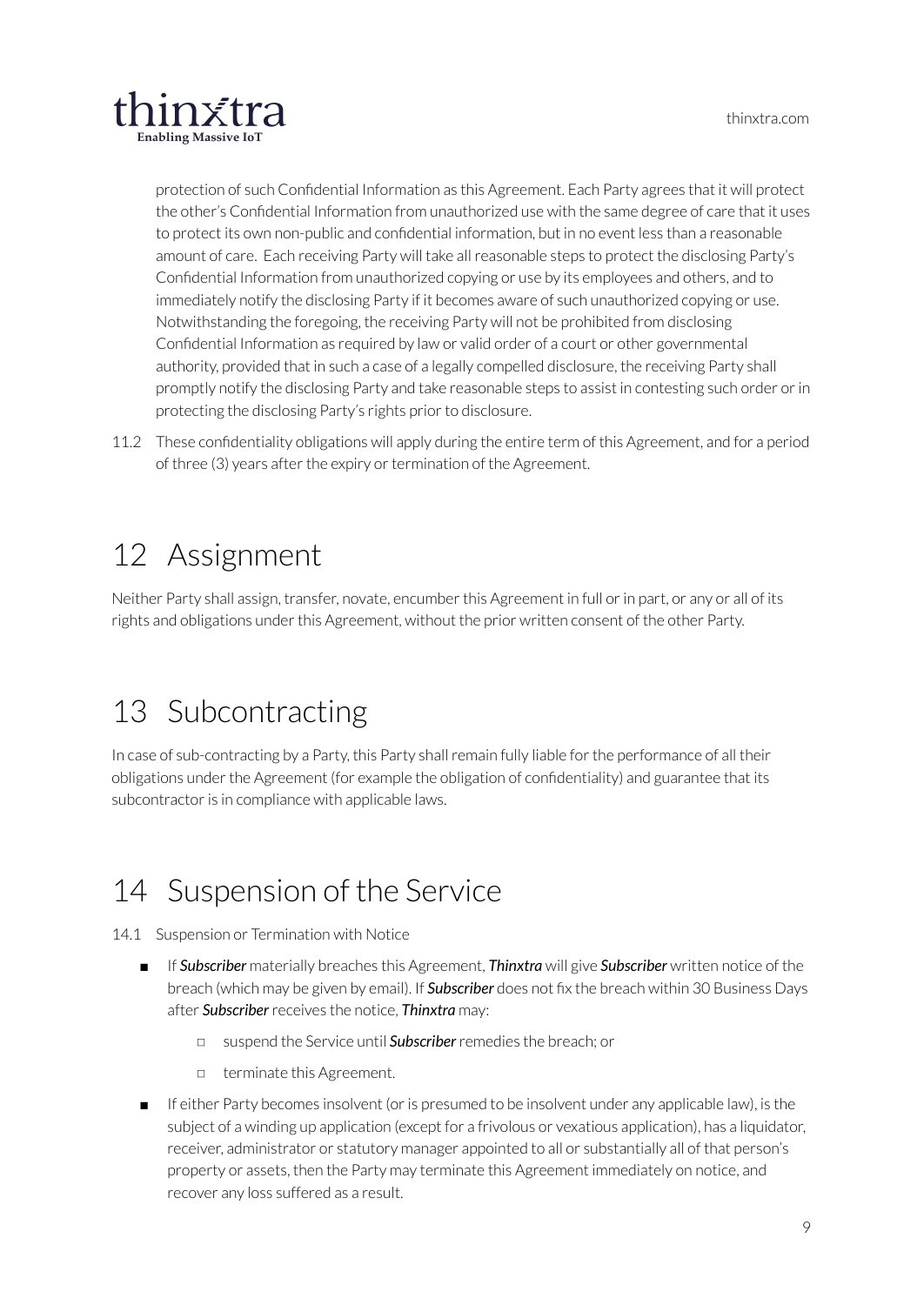

- If *Thinxtra* materially breaches this Agreement, *Subscriber* will give *Thinxtra* written notice of the breach (which may be given by email). If *Thinxtra* does not fix the breach within 30 Business Days after receiving the notice, **Subscriber** may do one or more of the following things (without limiting any other right or remedy **Subscriber** may have):
	- ◻ suspend payment of the fee forthe affected Service until *Thinxtra* fixes the breach; or
	- ◻ terminate this Agreement.
- 14.2 Termination of Orders

*Subscriber* may terminate an Order at any time without penalty where:

- 1) The Service has continually failed to meet the Service Levels; or
- 2) Coverage is not available in relation to such Order; or
- 3) **Subscriber's** client relationship is at risk due to the Service's failure to meet Service Levels.

14.3 Termination by Thinxtra

*Thinxtra* may, on written notice to **Subscriber** and without limiting its other rights and remedies terminate this Agreement where:

- 1) it is a requirement to terminate this Agreement in accordance with an order from law enforcement, a judicial body, or other government agency or regulatory body except where such orderis a result of the act or omission of *Thinxtra* and/or *Sigfox*;
- 2) provision of the Service is or may become unlawful under any applicable law except where the Service has or may become unlawful as a result of the act or omission of *Sigfox* or *Thinxtra*;

14.4 Consequence of Termination

- 1) In case of termination of the Agreement by *Thinxtra* under clause 14.1 and without prejudice to damages which might be demanded by *Thinxtra*, *Subscriber* shall immediately pay any unpaid fees due owing to *Thinxtra* as at the termination date.
- 2) If one of the Parties terminates the Agreement orif a court having jurisdiction orders the termination or rescission of the Agreement, the clauses entitled "Intellectual Property" and "Confidentiality" shall remain effective for the entire duration of their own term.
- 3) If the Agreement is terminated or if it is not renewed, **Subscriber** undertakes to promptly return to *Thinxtra* all the items and documents of any nature which may have been provided or made available to *Subscriber*.

### <span id="page-10-0"></span>15 Liability

15.1 Liability of Thinxtra

**Thinxtra** is liable to **Subscriber** for the performance of its obligations defined in the Agreement and consequently undertakes to *Thinxtra* for any direct loss caused to *Subscriber*resulting from a breach of the *Thinxtra* contractual obligations within the limit of a financial cap equal for all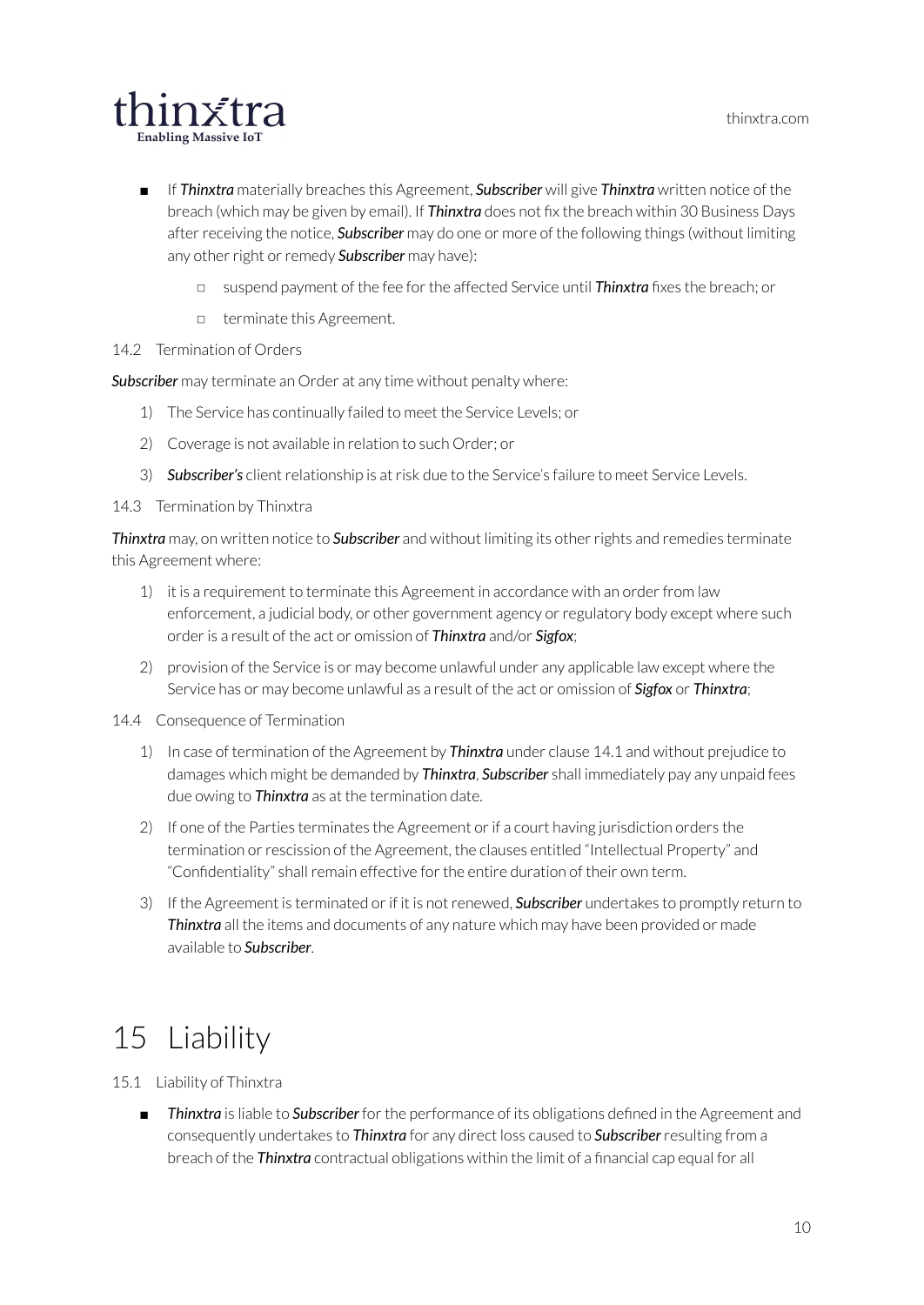

damages to the amount of the price paid by *Subscriber* to *Thinxtra* in the 12 months preceding the event giving rise to such claim;

- Neither party shall, in any circumstances, be liable to the other party (and, in the case of **Thinxtra** to Clients), for indirect damages, including, but not limited to, the operating losses, losses of clients, commercial damages, losses ofreputation, of data and/or of files, which may, in the case of **Thinxtra's** liability to *Subscriber*, result from the implementation of the Services by *Subscriber*, from the inability to implement these Services, or from the use of these Services.
- Unless expressly stated in this Agreement, *Thinxtra* disclaims all warranties of any kind, whether express orimplied, including but not limited to the implied warranties of merchantability, fitness for a particular purpose, and non-infringement.

#### 15.2 Liability of Subscriber

- **Subscriber** is responsible for the good compatibility of Connected Objects with the Service and the *Sigfox* Network.
- *Subscriber* accepts as its responsibility the relationship with Clients. In this respect, *Subscriber* is responsible for dealing with complaints and claims from its Clients regarding the Service and/or the Connected Object subject to *Thinxtra's* support obligations set out in this Agreement.

### <span id="page-11-0"></span>16 Miscellaneous Clauses

#### 16.1 No Waiver

The fact, for one of the Parties, to abstain in one or several instances from relying on one or several provisions of the Agreement shall not, in any circumstances, imply that the relevant Party waived its right to rely on said provision in the future.

#### 16.2 Autonomy of the Agreement

- The Agreement cancels and replaces any prior agreement, whether written or verbal, between the Parties relating to the same matter, and expresses the entire obligations of the Parties with respect to the matter hereof.
- Notwithstanding the above, **Subscriber** acknowledges that this agreement may be updated or amended by **Thinxtra** from time to time for technological or commercial purposes, **Subscriber** also acknowledges that *Thinxtra* may change or update the *Sigfox* Network.

# <span id="page-11-1"></span>17 Applicable Law - Disputes

The Agreement shall be construed and enforced in accordance with the laws of NSW, Australia.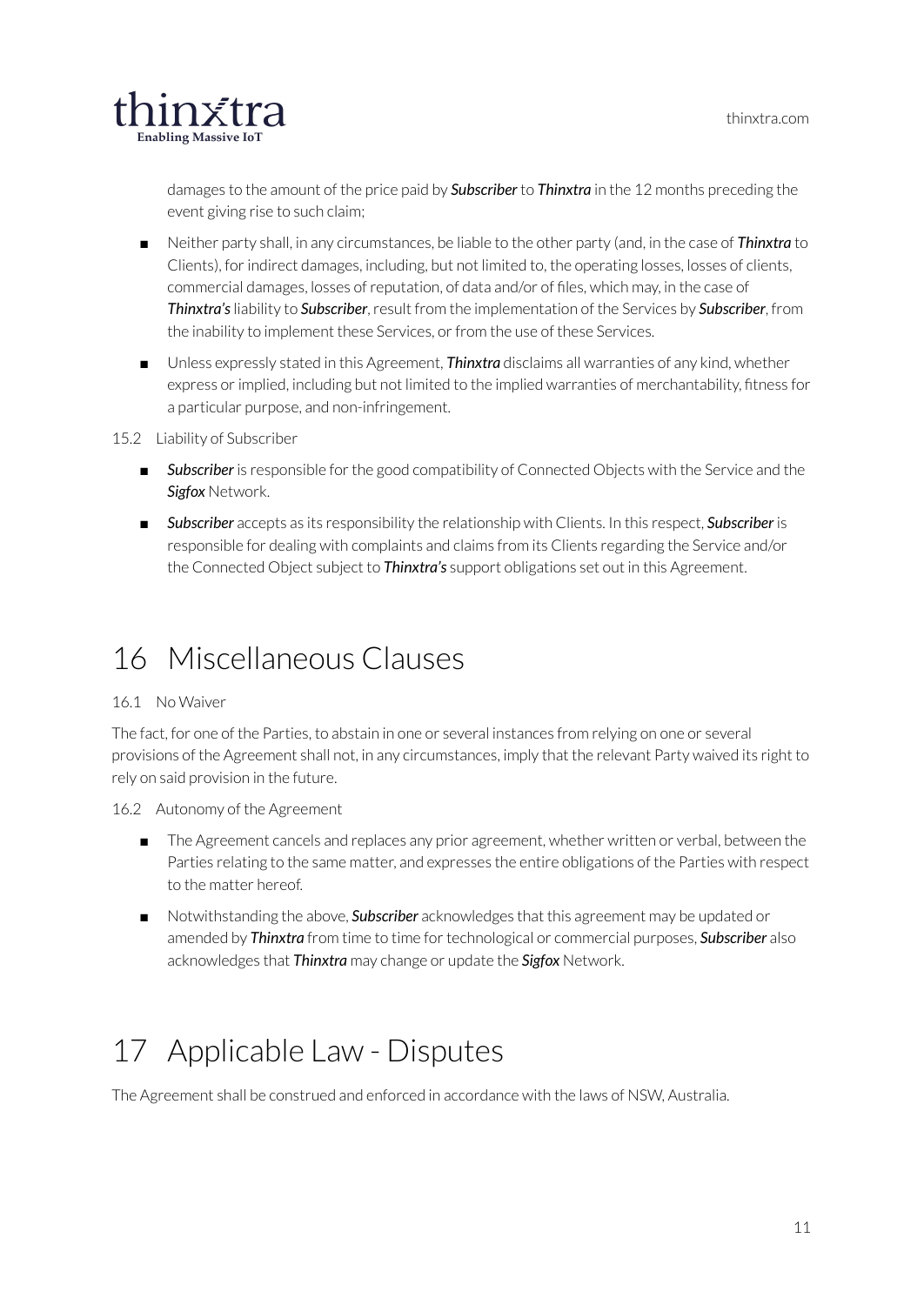

### <span id="page-12-0"></span>Appendices

#### <span id="page-12-1"></span>Appendix 1 - Service Plans, Pricing and Invoicing

- <span id="page-12-2"></span>1 Pricing Plan
- 1.1 Subject to clause 1.3 below, the Pricing Plan may be updated by *Thinxtra* from time to time during the Term and includes the Price Grid.
- 1.2 If any of the Subscription pricing on a new Price Grid is increased, this increase shall come into effect 3 months after the new increased Price Grid has been notified in writing to **Subscriber** and shall not apply to existing Orders nor to those Clients whose Connected Objects are subject to a fixed term supply contract.
- 1.3 Connected Objects which roam on other territories' networks for a period shall be charged at the Price Grid applicable to that territory (see sigfox.com for details) forthat period, as advised by *Thinxtra* to *Subscriber* in writing. Any amounts in foreign currencies shall be converted to Australian Dollars at the spotrate at the time of invoice.
- <span id="page-12-3"></span>2 Ordering
- 2.1 *Subscriber* must place an Order corresponding to one of the Subscription Plans.
- 2.2 **Subscriber** must use the order tools and ticketing tools, where provided by **Thinxtra** in accordance with its reasonable online terms and conditions of use.
- 2.3 Each Order will specify the Subscription Level that is to apply in accordance with Table A below.

| Table A                   |               |                 |  |  |
|---------------------------|---------------|-----------------|--|--|
| <b>Subscription Level</b> | <b>Uplink</b> | <b>Downlink</b> |  |  |
| Platinum                  | 140           | 4               |  |  |
| Gold                      | 100           | 2               |  |  |
| Silver                    | 50            | 1               |  |  |
| One                       | ∩             |                 |  |  |

Messages per day per Activated Object

#### 2.4 PAYG Plan

Where SUBSCRIBER chooses a PAYG Pricing Plan then, at the time of Provisioning of Objects, the Price Grid is locked in for the PAYG Duration or one year, whichever is the longer.

2.5 Volume Commitment

Where *Subscriber* chooses a Volume Commitment Pricing Plan, the Price Grid is locked in forthe Order Duration, being the total of the Ramp Duration and the Subscription Duration. "Ramp Duration" means the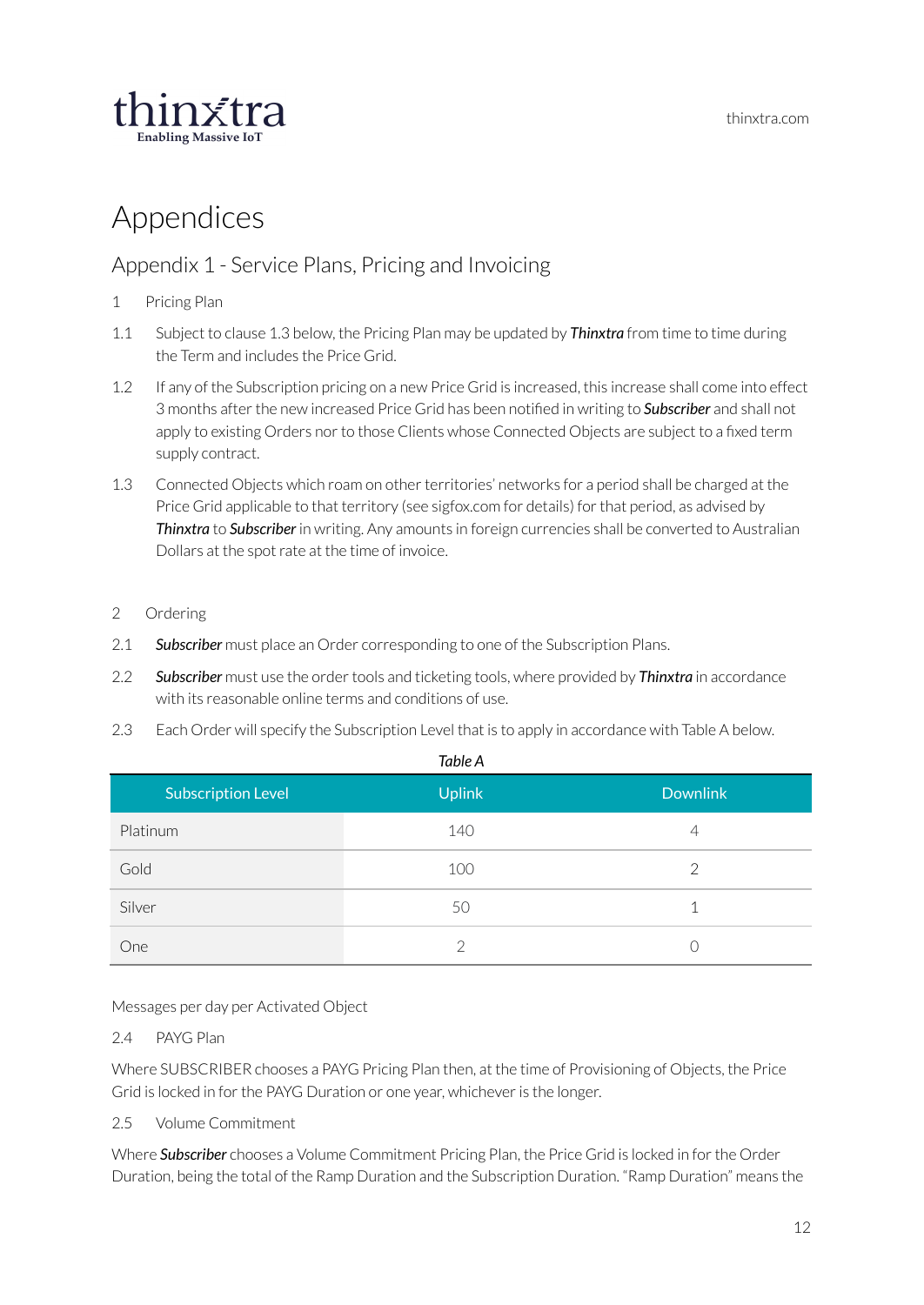

duration that the quantity of Connected Objects related to a Volume Commitment is expected to be deployed in an Order.

If objects are Provisioned to the Order before expiry of the Ramp Duration, such objects will have Subscriptions priced using the locked Price Grid as in 5(i) above.

If objects are Provisioned to the Order after expiry of the Ramp Duration, for quantities in excess of the Volume Commitment, such objects will have Subscriptions priced using the Price Grid in force at the time, using the volume tranche at the time of Order acceptance.

#### <span id="page-13-0"></span>3 Provisioning

- 3.1 *Thinxtra* shall provide tools and services to enable *Subscriber* to manage Provisioning of the objects for each of their Orders.
- 3.2 For PAYG objects, at the time of Provisioning, the Connected Object is assigned to its volume tier and Subscription level.

#### <span id="page-13-1"></span>4 Invoicing

- 4.1 *Thinxtra* shall determine the number of Connected Objects in a month and calculate the Subscription Pricing in accordance with the relevant Subscription Levels and the relevant Subscription Plan ("Monthly Subscription Price").
- 4.2 *Thinxtra* shall then provide *Subscriber* with an invoice which will contain the following:
	- Details of the invoice charge listing the number of Connected Objects for the invoice month at each Subscription Level, plus any details of excess frames and their associated fees, plus details of any other charges
	- The Monthly Subscription Price
- 4.3 Invoices (not genuinely in dispute) are due and payable by *Subscriber* within a period of thirty (30) days as from the date of the invoice, unless otherwise specified in the billing option (if any) chosen by *Subscriber*.
- 4.4 Invoicing for a Connected Object will commence on the 1st day of the month following the date of Provisioning and shall finish on the last day of the month in which the object is disconnected.
- 4.5 Invoicing shall continue for the entire Duration of the Order for each Connected Object.
- 4.6 Objects connected for a Duration shall be liable to monthly invoicing until the Duration has expired.
- 4.7 In calculating any amounts due under monthly invoices, *Thinxtra* shall aggregate all the Connected Objects of *Subscriber* and *Subscriber's* Customers so that *Subscriber* may benefit from the relevant Subscription Level pricing for that number of aggregated Connected Objects.
- 4.8 Pay as you Grow (PAYG) Plan
	- **Bubscriber** can choose whether to use a PAYG plan or a Volume Commitment Plan, or a combination of both plans.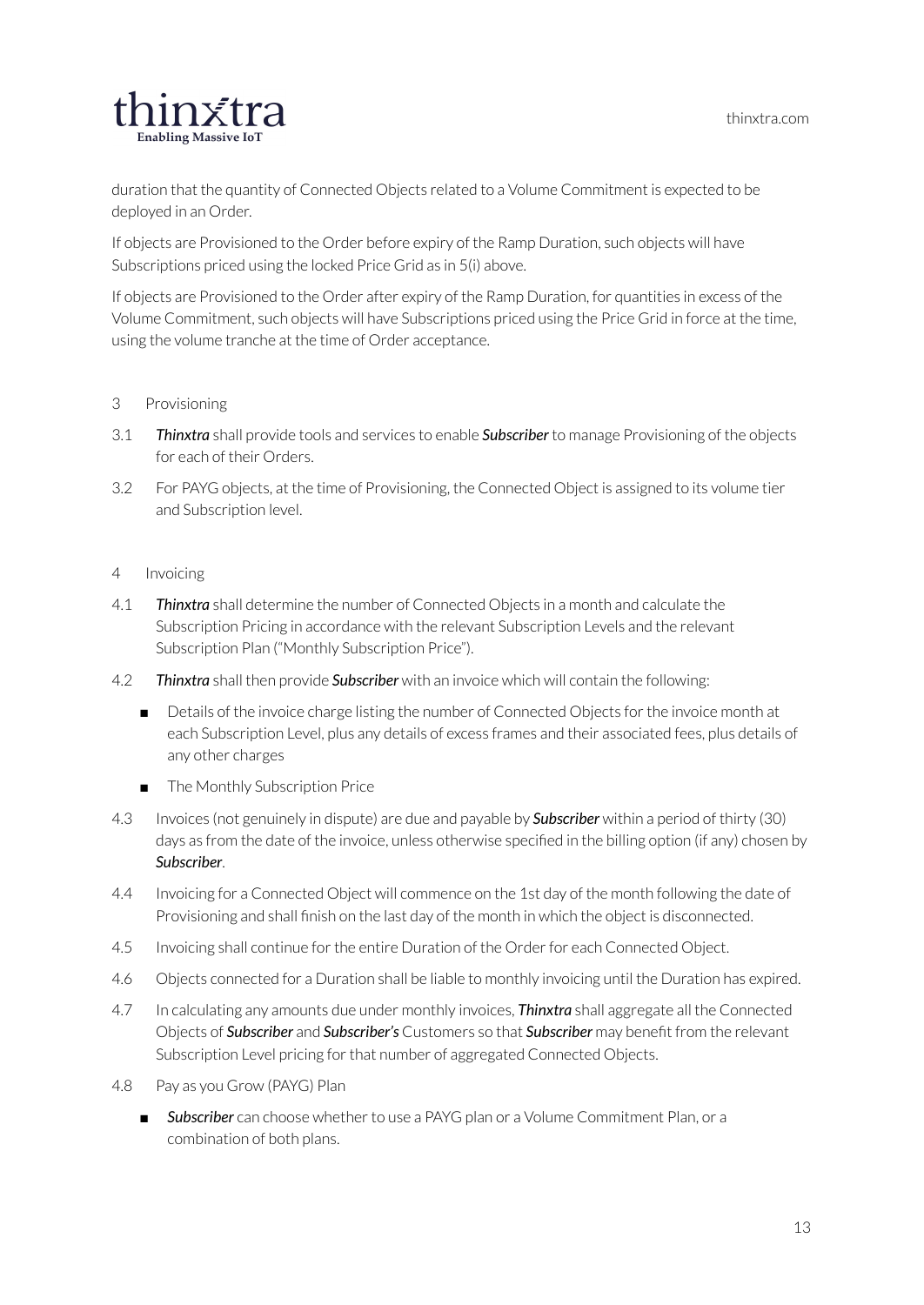

■ Invoicing of Subscriptions on a PAYG plan shall show separate invoice line items for each Subscription Level (i.e. Platinum, Gold, Silver and/or ONE), itemised by the volume tier of the relevant Price Grid as set out in Appendix 3.

Example: *Subscriber* has 15,000 Connected Objects at the Silver Subscription Level. The Subscription price for the Silver Subscription Level on a PAYG plan will be as follows:

- 1) 1000 Connected Objects at \$x per Connected Object; plus
- 2) 9000 Connected Objects at \$y per Connected Object; plus
- 3) 5000 Connected Objects at \$z per Connected Object.
- Monthly charges shall be calculated as the annual Price Grid amounts divided by 12 to yield the monthly billable amount.
- 4.9 Volume Commitment Plan
	- Subject to paragraphs 4.1 to 4.10 above, invoicing of Subscriptions for Connected Objects on a Volume Commitment plan shall be calculated monthly as follows:
		- 1) The Volume Commitment will be advised by *Subscriber* to *Thinxtra* in the relevant Order. The Subscription Level will be determined at time of Provisioning of the Connected Object. The Subscription price of each Connected Object underthe Volume Commitment Plan will be determined from the Pricing Plan in force at the time of the first Order.
		- 2) In calculating the monthly invoice amount *Thinxtra* will apply any Duration Discount to the Volume Commitment Subscription price and multiply this number by the number of Connected Objects in the Order and divide this number by 12 to yield the monthly billable amount.
		- 3) The first monthly invoice for any year of an Order shall include a non-refundable Deposit, being an amount equal to a percentage of the Volume Commitment for one year multiplied by the "ONE" tier Subscription Level price, less any Duration discounts. The percentage is determined as follows: Percentage = Year of Order/ Ramp Duration
		- 4) The invoices for months 1 to 12 shall be offset against the Deposit, and any excess invoice amount shall be payable in cash.
		- 5) For subsequent years, a further non-refundable Deposit shall be charged at the commencement of each year, commencing at month 13, continuing for the Order Duration. Each such Deposit shall be a percentage of the Committed Volume for one year multiplied by the "ONE" tier Subscription Level price, less any Duration Discount. The percentage shall be determined in accordance with the formula set out in paragraph (4) above. This Deposit shall likewise be offset against monthly invoices, and any balance remaining each 12th month carried forward in lieu of committed volume.
		- 6) At the end of the Order, any remaining Deposit balance shall be invoiced to clear the Deposit in lieu of connection charges, and shall not be refunded.
	- Any Connected Objects still active at the end of the Order shall continue to be connected at the Order's Committed Volume at the Price Grid in force at that time on a monthly basis, until the Subscription is terminated by *Subscriber* in accordance with this Agreement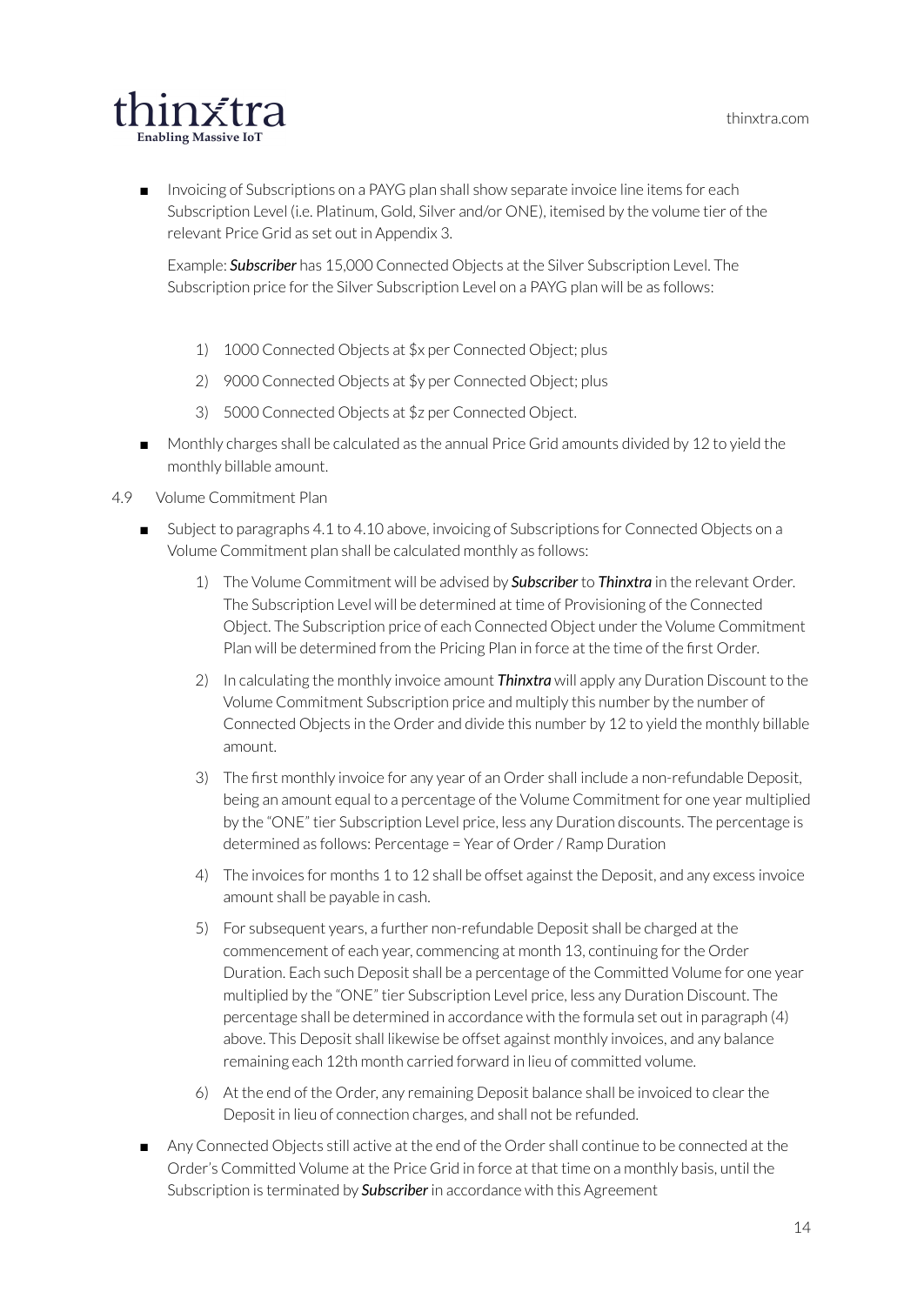

■ After the expiry of a Duration, the Subscription shall continue and may be terminated by **Subscriber** upon 30 days' written notice to *Thinxtra*.

#### 4.10 Connection Management

- Where **Subscriber** requests in writing that *Thinxtra* disconnect any Connected Object:
	- 1) prior to the expiry of a Duration, then the relevant Subscription will continue to be invoiced monthly until the Duration has expired. In such cases, *Subscriber* may elect to reallocate the Subscription to another object.
	- 2) If the Duration of such Connected Object has expired, then *Thinxtra* will cease the Subscription monthly invoicing at the end of the month of disconnection.
- *Thinxtra* may disconnect a Connected Object where an invoices (which is not in dispute) has fallen into arrears by more than two invoice cycles (month).
- *Thinxtra* may disconnect a Connected Object where it is transmitting more than the Platinum limit of Frames (140 frames per day on average for a month) and *Thinxtra* has notified *Subscriber* of such transmission and *Subscriber* has failed to rectify this within 10 days of such notice.
- Disconnected objects may be reconnected upon application by **Subscriber** to **Thinxtra** and may be liable to a reconnection fee which is equal to 6 months' Subscription forthe relevant Object. Reconnection fees are not subject to any discounts.
- Connected Objects may be reallocated where requested by **Subscriber** to **Thinxtra** which would allow another Connected Object to use the remaining Duration of a disconnected object. The reallocated Connected Object will be required to be disconnected, and its Subscription transferred to another Connected Object. Such reallocation will be liable to a reallocation fee which is equal to 6 month's Subscription for that Object. Reallocation fees are not subject to any discounts.
- In the case of Connected Objects ceasing to function for any reason, the remaining unused connection time can be transferred to another Object for a transferfee as may be determined from time to time which shall not exceed 6 month's Subscription. Transfer fees are not subject to any discounts
- **Subscriber** may request an upgrade to the Order at any time during the term of the Order in order to elevate the Subscription Level and *Thinxtra* will fulfil such request. No transferfees will apply in relation to such upgrade.

#### 4.11 Excess Frames

Objects which in a billing month have transmitted in excess of their Frame allowance forthe Subscription Level shall be billed at the correct Subscription Level + 30% excess fee for that month, and in the case the allowed frames forthe Platinum Subscription Level have been exceeded, *Subscriber* shall be billed pro-rata relative to the number of Frames transmitted over and above the Platinum frames allowance plus 30%.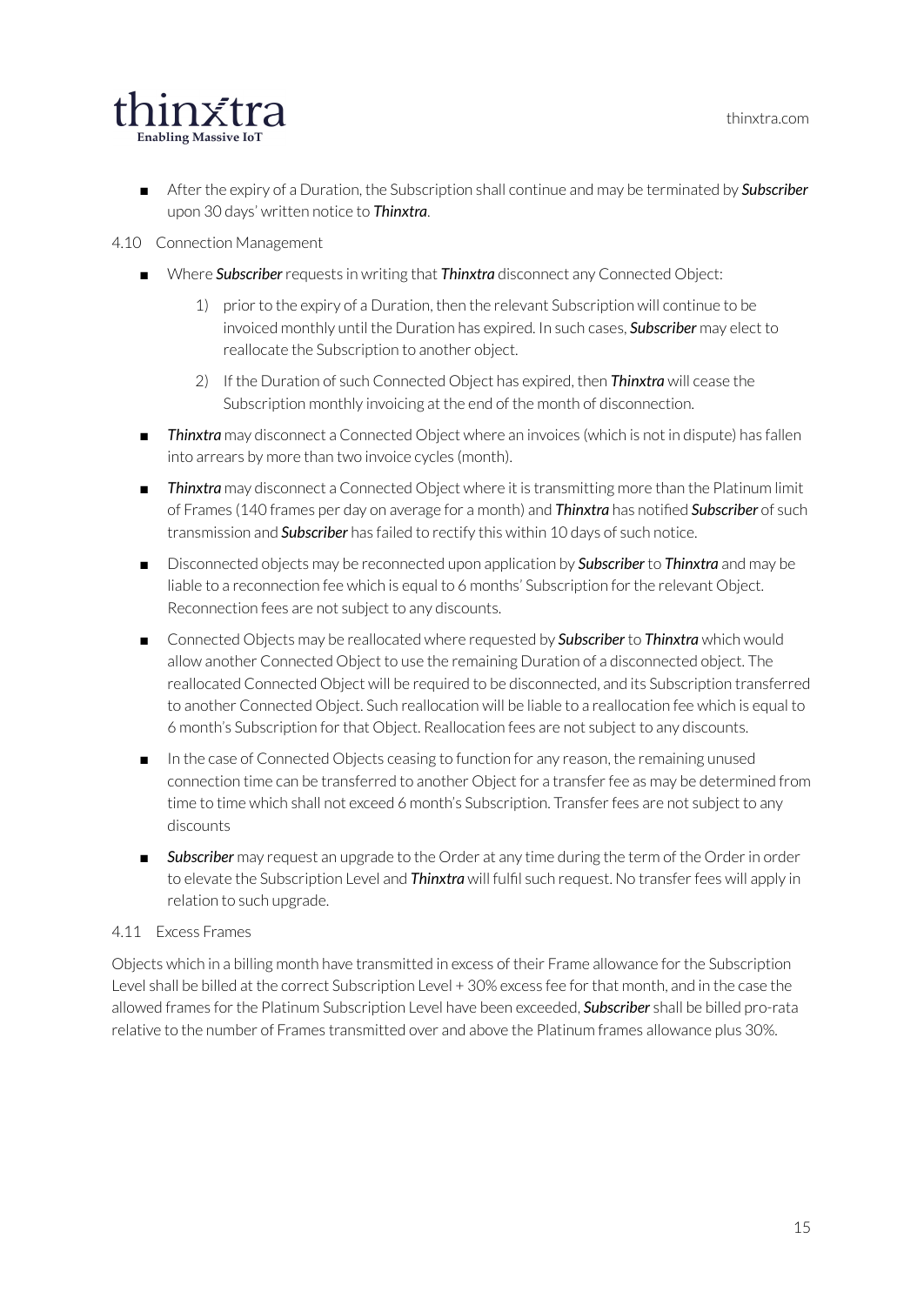thinxtra.com



#### <span id="page-16-0"></span>Appendix 2 - SLA

This Appendix 2 may be updated by *Thinxtra* from time to time to reflect *Sigfox* international SLA updates.

The components of the Service, the service level agreement ("SLA"), the operational level agreement ("OLA") and the support service are described in this Appendix.

<span id="page-16-1"></span>1 Definition of the Components of the Service

IoT Communication Services that consist of:

- Coverage of the territories with the network
- Conveying uplinks Frames from **Sigfox** gateways to **Sigfox** cloud where data will be rendered available for *Subscriber*,
- Conveying downlink Frames from the **Sigfox** cloud to the **Sigfox** gateways when requested and if the abovementioned service has been subscribed,
- Managing incidents related to **Sigfox** connectivity and **Sigfox** cloud.
- *Thinxtra* portal and APIs service that includes a set of tools to access the information.

#### <span id="page-16-2"></span>2 SLA

- 2.1 Definition of the SLA indicators:
	- Australian Coverage:
		- 1) 1 January 2017: coverage of 40% of the population
		- 2) 1 January 2018: coverage of 71% of the population
		- 3) 1 January 2019: coverage of 90% of the population
		- 4) 1 January 2018: coverage of 2% of the Territory land area as detailed on the Coverage Map.
	- For the transmission time of Frames: **Thinxtra** shall ensure (excluding for reasons provided for in section 3(v) of this Appendix) that 99.00% of Frames received by one or more gateways of the *Sigfox* Network, are delivered at *Sigfox* cloud interface in less than sixty (60) seconds.
	- Forthe availability of the *Thinxtra* Communication Services: *Thinxtra* shall ensure that 99% (excluding reasons provided for in section 3 (v) of this Appendix) of availability for the coverage (Frames transport and routing platform) and *Sigfox* Network (Gateways and backhaul links) availability.
	- Forthe availability of *Sigfox* Cloud: *Thinxtra* shall ensure that 99.8% of availability forthe *Sigfox* Cloud services including but not limited to transferframes, customer portal access and successful action of API and call back requests.

The performance indicators of the above mentioned SLA shall be calculated:

- 1) for the whole Order (in which Connected Objects are affected),
- 2) for each territory (in which Connected Objects are affected),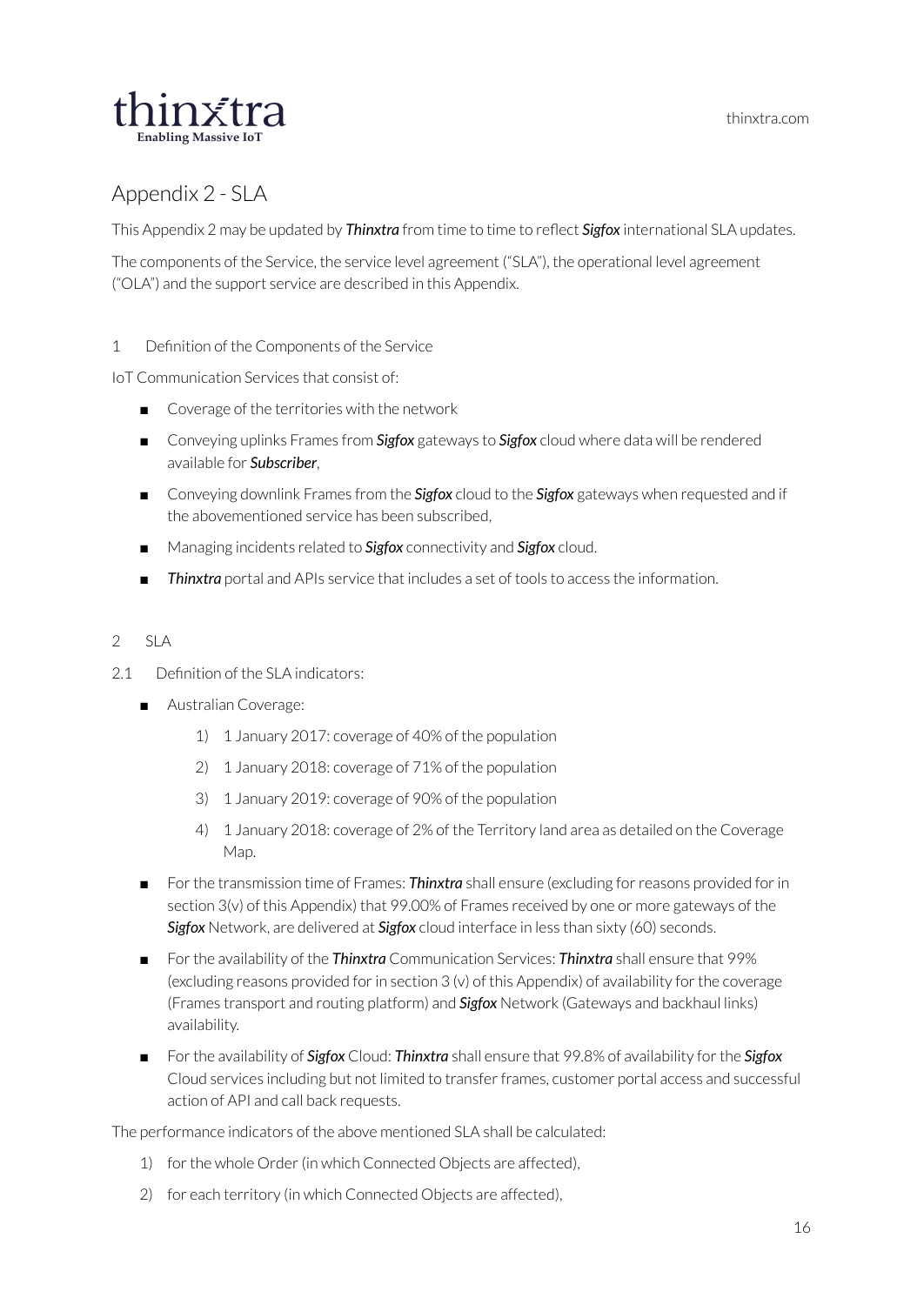

- 3) at the end of each quarter.
- 4) Excluding miniBS coverage areas deployed on a project basis in areas such as (rural, indoor or temporary special event coverage).

**Thinxtra** will, during the term of this Agreement, continue to endeavour to obtain improved SLAs from *Sigfox* and to the extent it is able to do so, *Thinxtra* will ensure that such SLAs are passed through to *Subscriber*.

2.2 Definition of Service Credits

Service Credits means the method described below by which *Thinxtra* will compensate *Subscriber* for the breach of the SLA in this Appendix.

2.3 Thinxtra Service Credits

- The SLA provides a formula by which **Subscriber** is entitled to Service Credits based upon performance of *Thinxtra* against the targets specified in above.
- The payment of such service credits by **Thinxtra** shall be exclusive of any other indemnities in this respect.
- *Thinxtra* shall provide a written report to *Subscriber* on a monthly basis during the term of this Agreement setting out whether or not the SLAs have been achieved by *Thinxtra* during the relevant month.
- *Thinxtra* shall, on a quarterly basis during the term of this Agreement, report to **Subscriber** as to the amount of any Service Credits due to *Subscriber* as a result of *Thinxtra's*failure to meet the SLAs and such Service Credits will be applied to in the form of credit notes to **Subscriber** invoice for the month following such report.
- *Thinxtra* shall not be liable for a failure to meet a Service Level and associated Service Credits are not applicable in the following items:
	- 1) For reasons provided for in clause 3 (iv) of this Agreement;
	- 2) As a result of any failure of *Subscriber* to comply with this Agreement which impacts the Service Levels.
	- 3) Where the Service is suspended in accordance with the Agreement.
- For the coverage of population and the Territory as detailed in the Coverage Map:
	- 1) *Thinxtra* shall provide Service Credits to *Subscriber* where the *Sigfox* Network fails to meet the SLA defined in section 2.1(i) of this Appendix.
	- 2) Service Credits will equal 1%, per step of 1% below the coverage target for such Connected Objects affected.
- For the transmission time of Frames
	- 1) *Thinxtra* shall provide Service Credits to *Subscriber* where the *Sigfox* Network fails to meet the SLA defined in Article 1(ii) of this Appendix.
	- 2) Service Credits will equal 1%, per step of 1% below 99% of fees for such Connected Object affected.
- For the availability of the *Thinxtra* Communication Services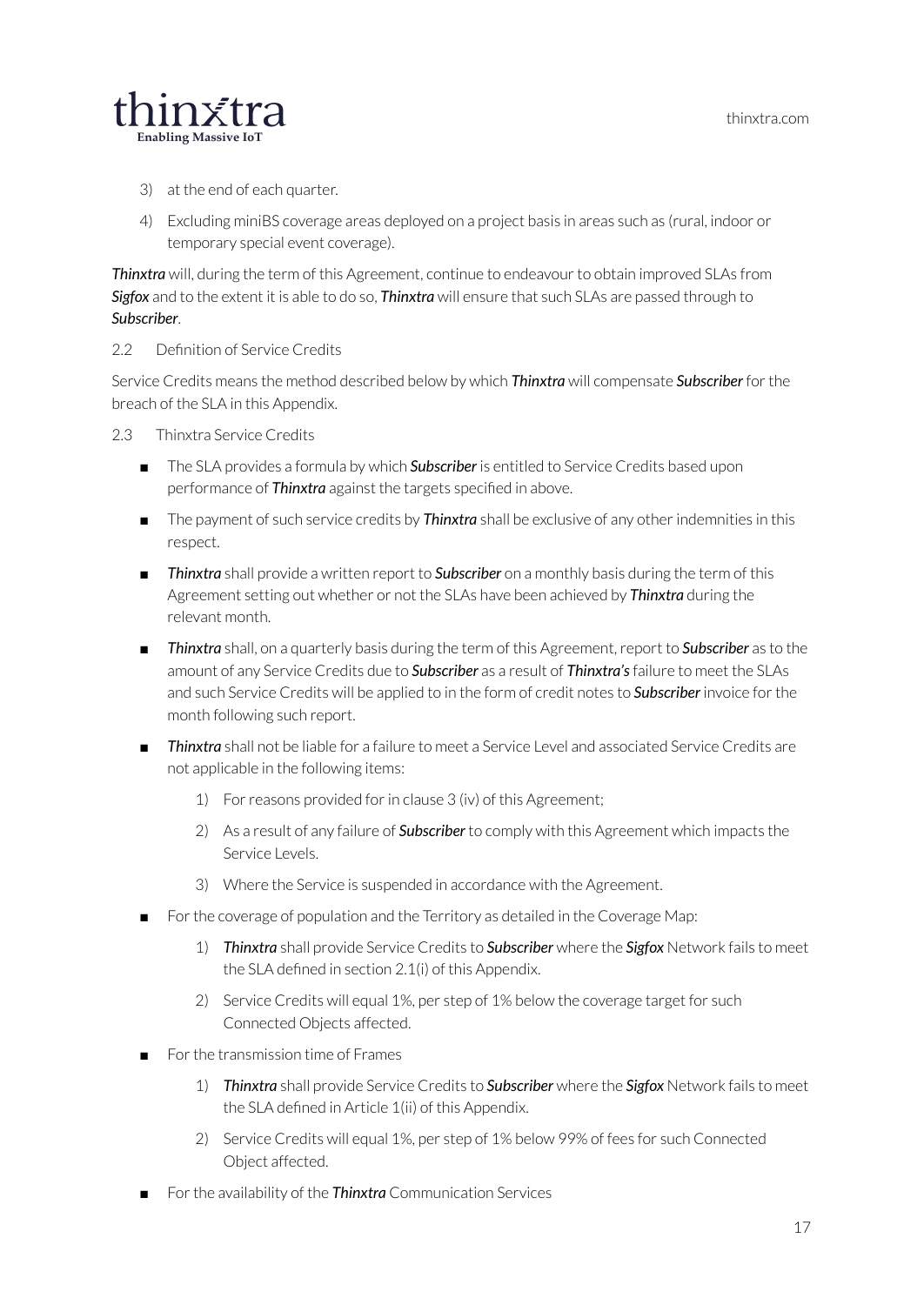

- 1) *Thinxtra* shall provide Service Credits to *Subscriber* where *Thinxtra* fails to meet the SLA defined in Article 1(iii) of this Appendix.
- 2) Service Credits will equal 1%, per step of 0.1% below 99.9%, of Subscription fees for such Connected Object affected by the unavailability.
- For the availability of the **Sigfox** Cloud
	- 1) *Thinxtra* shall provide Service Credits to *Subscriber* where *Thinxtra* fails to meet the SLA defined in section 1(iii) of this Appendix.
	- 2) Service Credits will equal 1% of Subscription fees for such Connected Object affected by the unavailability for each 0.1% percentage point below 99.5% availability.

#### 2.4 The Service Credit Limit

The limit of all Service Credits paid each quarter by *Thinxtra* is set at 25% of the Subscription of Connected Objects of an Order due per quarter by *Subscriber* to *Thinxtra*.

- <span id="page-18-0"></span>3 Operational Level Agreement ("OLA")
- 3.1 *Thinxtra* shall use its best endeavours to ensure that the *Thinxtra* portal and APIs have an uptime availability of 99.99% per quarter (excluding scheduled downtime);
- 3.2 *Thinxtra* shall provide to *Subscriber* a 24\*7 service desk which is available as follows:

| Priority                                 | <b>Target Incident</b><br><b>Acknowledge Time</b> | <b>Target Time</b><br>to Solve | <b>Target Communication</b><br><b>Updates</b> |
|------------------------------------------|---------------------------------------------------|--------------------------------|-----------------------------------------------|
| Critical Service<br>Affecting            | 30 seconds                                        | 2 Hours                        | Every 0.5 hours until<br>resolution           |
| $\mathcal{P}$<br>Major Service Affecting | 15 minutes                                        | 8 hours                        | Every 2 hours until<br>resolution             |
| 3<br>Minor Service Affecting             | 1 Business Day                                    | 5 Business Days                | N/A                                           |

*Subscriber* shall define in good faith the incident priority level as mentioned above to request *Thinxtra* support. In case of wrong priority, *Thinxtra* may, acting reasonably, requalify the incident priority and shall inform *Subscriber* accordingly.

- 3.3 *Thinxtra* shall (or shall ensure that *Sigfox*) perform scheduled maintenance activities on the *Sigfox* Network to keep the Service running (e.g. regular service tests), correct possible errors in the system (e.g. configuration changes orinstallation of patches) or ensure Service continuity. *Thinxtra* shall provide *Subscriber*relevant information about the scheduled maintenance in compliance with the following notice time frames:
	- 1) The notification shall include information about: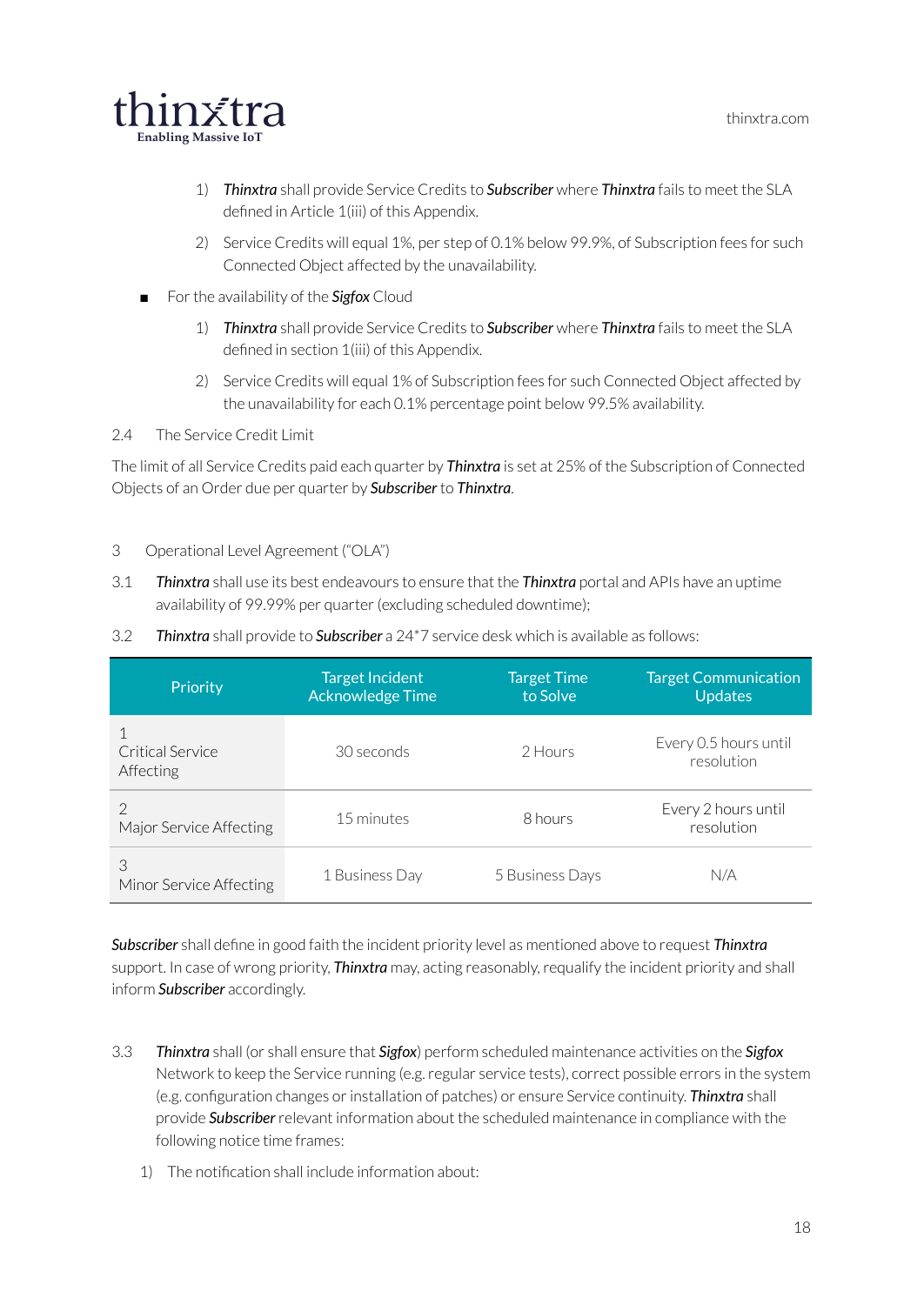

- Planned Start and End Times
- Planned Start and End Times of Service Impact (if any)
- Service Impacted (if any)

| Notification | Submitted at latest 8 Business Days in advance                      |
|--------------|---------------------------------------------------------------------|
| Duration     | Estimated start time and end time communicated to <b>Subscriber</b> |

- 2) Scheduled maintenance activities exclude any emergency intervention in the *Sigfox* Network. In the case of any emergency intervention *Thinxtra* will notify *Subscriber* as soon as reasonably practicable that emergency maintenance has commenced or will commence and the nature and expected duration of that emergency maintenance period.
- <span id="page-19-0"></span>4 Incident Management and Escalation Principles
- 4.1 Incident Management
	- All incidents are assigned a priority which defines the target incident intervention times as specified in this document.
	- When *Subscriber* detects a potential incident, *Subscriber* must diagnose the issues reported by the Client within its Service and take all necessary actions underits responsibility and to its best knowledge before calling *Thinxtra* service desk, particularly rule out the cause attributable to *Subscriber*.
	- Once *Subscriber* has ruled out causes related to other elements of its the Service, *Subscriber* notifies the detected incident by creating a ticket in the *Thinxtra* trouble ticketing system, or by sending an e-mail to the *Thinxtra* service desk with allrelevant information at its disposal about the incident to enable *Thinxtra* to proceed with a focused investigation. In case of Priority 1 incidents, *Subscriber* may make a telephone call to the *Thinxtra* service desk.
- 4.2 Escalation Process
	- During the management of an Incident, an escalation could be triggered by any of the parties.
	- The escalation matrix is to be jointly defined by *Subscriber* and *Thinxtra*